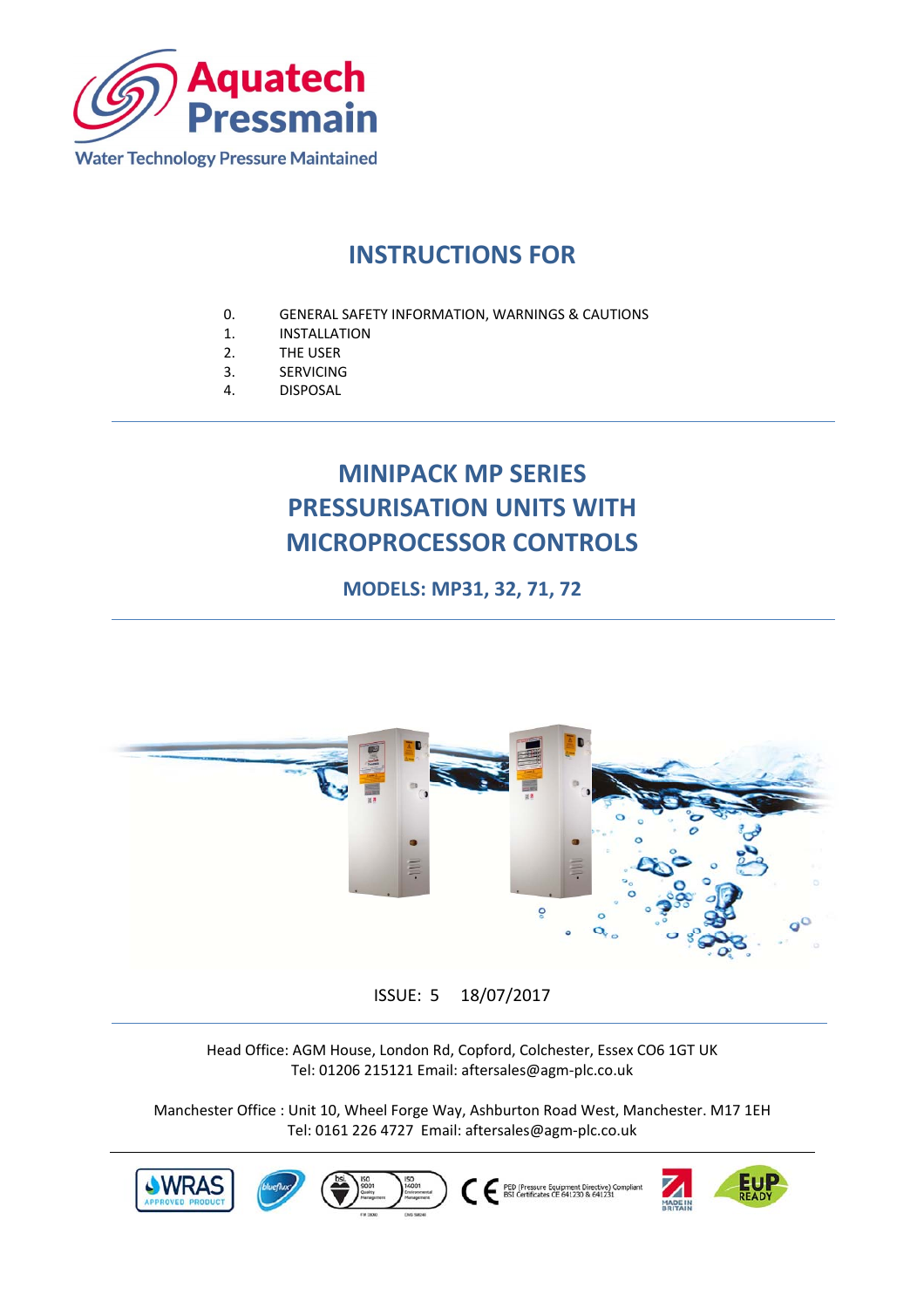### **PRODUCT IDENTIFICATION**

All pressurisation units described in this manual automatically maintain a minimum set pressure, the "Cold Fill" pressure, in a heating or chilled system by transferring make‐up liquid from a breaktank or sealed vessel into the system. When the system pressure falls below the required level the Duty pump automatically refills the system until the pressure is restored. If the Duty Pump fails to maintain the required pressure the Support pump (where fitted) will operate in addition to the Duty Pump.

Please note that the Serial Number "WNxxxxx" or "SNxxxxx" and model reference will be visible on the unit's label and on the back page of the manual supplied with the unit.

Examples of units manufactured by Aquatech Pressmain are shown below: ‐

Please note: it is also possible for the pump/controls/tanks to have been sold as a separate item, in which case the O&M manual and CE declaration may only be applicable in part.

Model number examples: ‐





Pressurisation unit with **B**asic controller Pressurisation unit with **E**nhanced controller

MiniPack MPxx‐B MiniPack MPxx‐E

|  |  |  |                           | MiniPack MP                 |                               |  |  |
|--|--|--|---------------------------|-----------------------------|-------------------------------|--|--|
|  |  |  |                           |                             |                               |  |  |
|  |  |  |                           |                             | max 3.0Bar cold fill pressure |  |  |
|  |  |  |                           |                             | max 7.0Bar cold fill pressure |  |  |
|  |  |  |                           |                             | pump                          |  |  |
|  |  |  |                           |                             | 2 pump                        |  |  |
|  |  |  |                           | <b>Basic MPC controller</b> |                               |  |  |
|  |  |  | Enhanced 2020+ controller |                             |                               |  |  |

e.g. **MP31‐B** = max **3**.0Bar cold fill pressure with **1** pump and **B**asic MPC controller.

A "standard/basic" –B pressurisation unit controller has a 2 digit display: ‐

An "Enhanced" –E controller with BMS volt free relays has a 2 line by 20 or 24 character display: ‐



PRESSURE SYSTEM IS O.K. Pressure 2.3 bar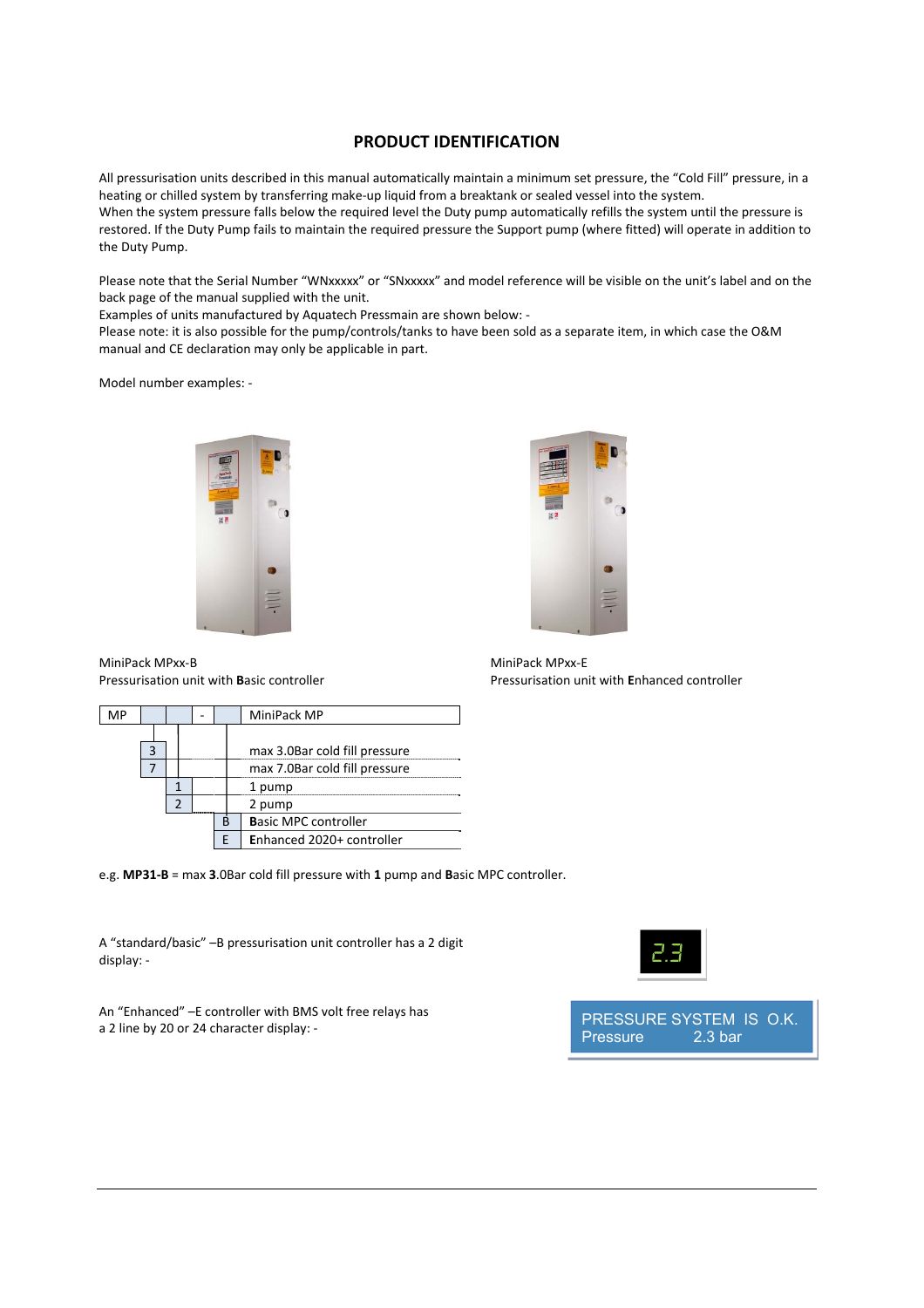## **CONTENTS**

|                | 0.0 GENERAL SAFETY INFORMATION                                                                                                |  |
|----------------|-------------------------------------------------------------------------------------------------------------------------------|--|
|                |                                                                                                                               |  |
| 0.2            |                                                                                                                               |  |
| 0.3            |                                                                                                                               |  |
| 0.4            |                                                                                                                               |  |
| 1.             |                                                                                                                               |  |
| 1.1            |                                                                                                                               |  |
| 1.2            |                                                                                                                               |  |
| 1.3            |                                                                                                                               |  |
| 1.3.1          |                                                                                                                               |  |
| 1.3.2          |                                                                                                                               |  |
| 1.3.3          |                                                                                                                               |  |
| 1.3.4<br>1.3.5 | EXPANSION, CONTROL and HYDRAULIC ACCUMULATOR VESSELS11<br>IDENTIFYING MiniPack "Standard/Basic" -B or "Enhanced" -E UNITS  12 |  |
| 1.3.6          |                                                                                                                               |  |
|                |                                                                                                                               |  |
| 2.             |                                                                                                                               |  |
| 2.1            |                                                                                                                               |  |
| 2.2            |                                                                                                                               |  |
| 2.3            |                                                                                                                               |  |
| 2.3.1          |                                                                                                                               |  |
| 2.3.2          |                                                                                                                               |  |
| 2.3.3          |                                                                                                                               |  |
| 2.3.4          |                                                                                                                               |  |
| 2.3.5          | STANDARD/BASIC CONTROLLER SYSTEM WARNINGS & ALARMS18                                                                          |  |
| 2.3.6          |                                                                                                                               |  |
| 2.3.7          |                                                                                                                               |  |
|                |                                                                                                                               |  |
|                |                                                                                                                               |  |
| 2.4            |                                                                                                                               |  |
| 2.4.1.         |                                                                                                                               |  |
| 2.4.2          |                                                                                                                               |  |
| З.             |                                                                                                                               |  |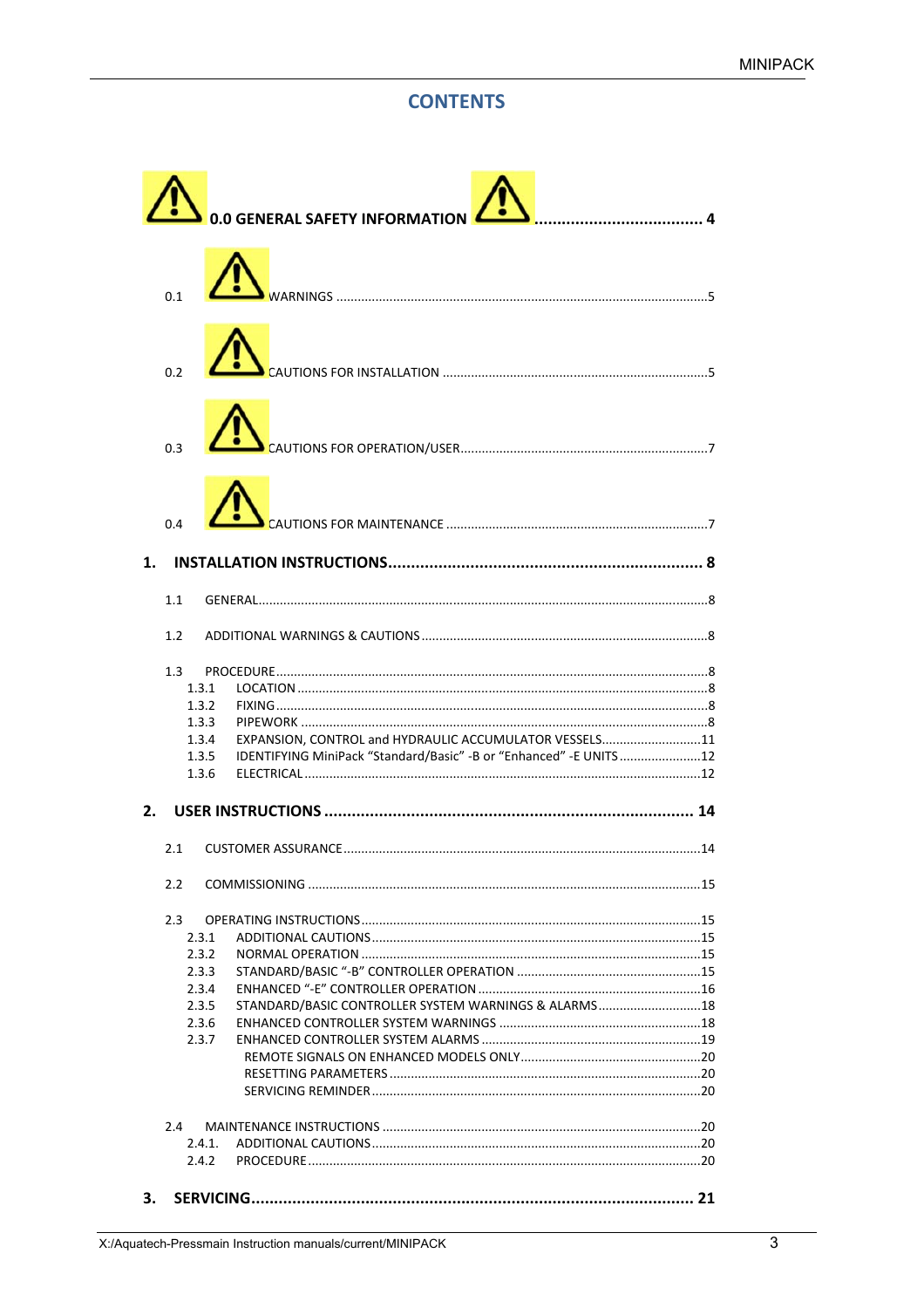| $3.3 -$ |  |
|---------|--|
| 3.2     |  |
|         |  |



- $\triangleright$  These instructions are intended for the installer/operator/user/maintenance of this equipment and must be kept with the equipment, for the life of the equipment and made available to all persons. Please read GENERAL SAFETY INFORMATION 0.0, WARNINGS 0.1 and CAUTIONS 0.2, 0.3 & 0.4 before doing anything else, and then follow them carefully.
- The unit must only be installed/operated/used/maintained by a competent person; *A competent person is someone who is technically competent and familiar with safety practices and the hazards involved*.
- $\triangleright$  Hydraulic Accumulators/Expansion Vessels installed as part of/in conjunction with this equipment, with Pressure x Volume above 250 Bar‐litres, require regular formal inspection by a *competent person.* This is a Legal Requirement under the "Pressure Systems Safety Regulations" (PSSR) and the Owner/User should be made aware of their responsibility for this. (see section 3. Servicing).
- $\triangleright$  Failure to install/operate/use/maintain the equipment as recommended below could cause damage to the equipment any anything subsequently connected to it, and invalidate the warranty provided by AquaTech‐ Pressmain to the buyer.
- $\triangleright$  Any damage caused to the equipment by misapplication, mishandling or misuse could lead to risk of **Electrocution, Burns, Fire, Flooding or injury to people or property** dependent upon the circumstances involved.
- $\triangleright$  This equipment contains moving/rotating parts that must remain guarded. Removal of or missing guards could lead to serious personal injury.
- $\triangleright$  This equipment automatically restarts after a power interruption.
- $\triangleright$  We accept no responsibility or liability for any consequences or damage/losses due to misapplication, mishandling or misuse of the equipment.
- $\triangleright$  It should be noted that the assembly of pressure equipment on site under the responsibility of the user (or his representative) is not subject to the Pressure Equipment Directive 97/23/EC. (National legislation covering assembly on site will apply)
- $\triangleright$  The latest version of this instruction manual with up to date safety information can be downloaded from our website at www.aquatechpressmain.co.uk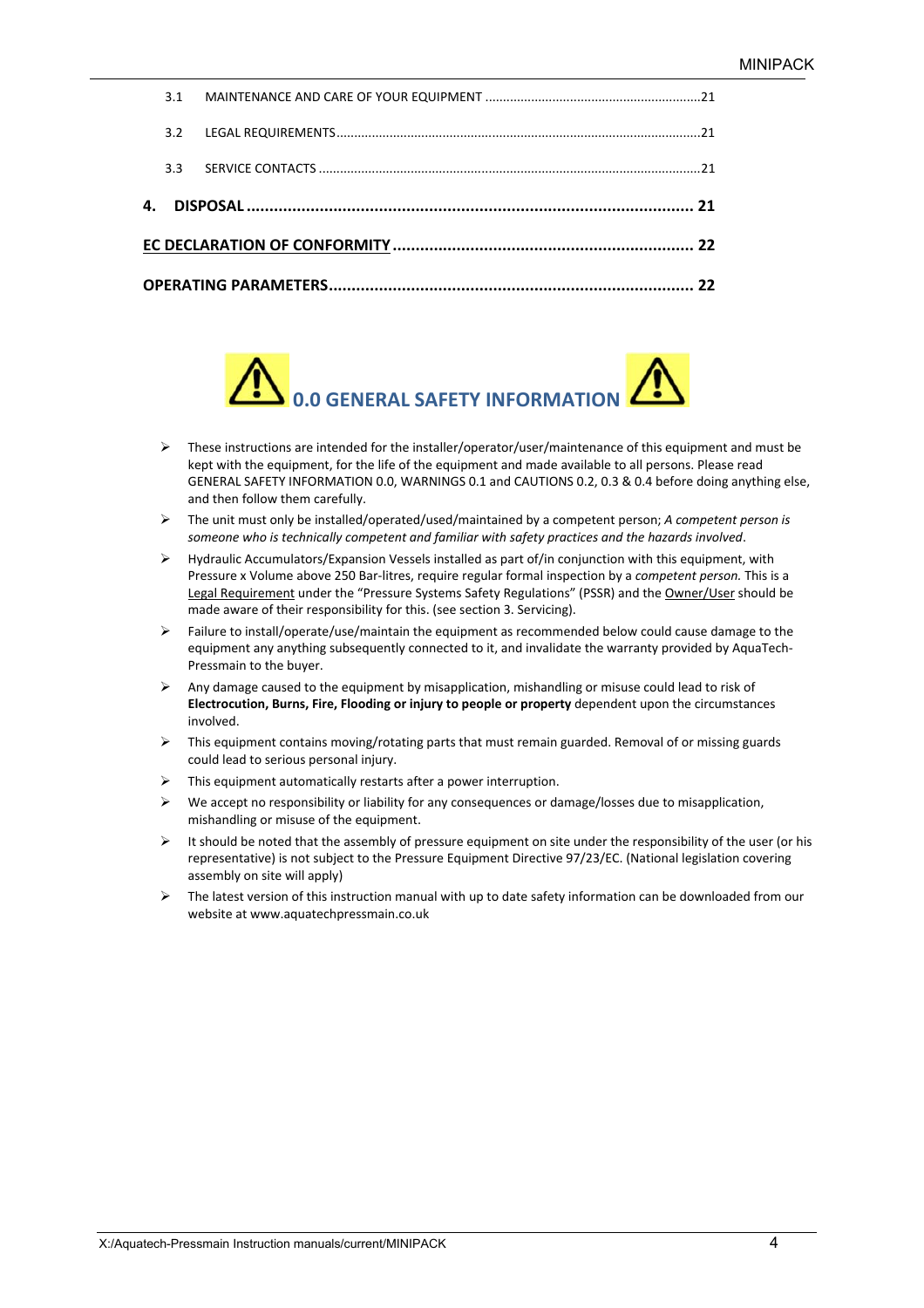# **0.1 WARNINGS**

- **0.1.1 Do not touch any live parts for at least 5 minutes after switching off the electricity supply. Failure to observe this will constitute a severe Electric shock and/or Burns hazard and may be lethal.**
- **0.1.2 The equipment is only suitable for earth referenced supplies and must be permanently earthed to avoid Electric shock hazard.**
- **0.1.3 With equipment isolator OFF, mains voltage may still be present from BMS system. This constitutes an Electric shock hazard.**
- **0.1.4 Emergency stop button does not remove dangerous voltages from control panel/pump motor assemblies. This constitutes an Electric shock hazard.**
- **0.1.5 Metal parts (e.g. heat sinks) may reach temperatures of 90 degrees centigrade and will constitute a Burns hazard.**
- **0.1.6 Some equipment is designed to operate with liquid temperatures up to 150 degrees centigrade and will constitute a Burns/scalding hazard.**
- **0.1.7 The equipment must not be pressurised beyond the maximum working pressure as stated on pumps/pipework/vessels/control panel otherwise serious mechanical damage/destruction could occur causing injury to people or property.**
- **0.1.8 The equipment must not be heated/chilled beyond the maximum/minimum working temperature as stated on pumps/pipework/vessels/control panel otherwise serious mechanical damage/destruction could occur causing injury to people or property.**
- **0.1.9 Any damage to equipment, pumpset, vessels, pipework or system components caused by misapplication, mishandling or misuse could lead to Electric shock hazard, Burns hazard, Fire hazard, Flooding hazard or cause injury to people or property.**
- **0.1.10 This equipment may contain moving/rotating parts that must remain guarded. Removal of or missing guards could lead to serious personal injury.**
- **0.1.11 Pressure vessels must never be disassembled whilst in use, they contain high pressure air/gas charge which could cause injury to people or property.**
- **0.1.12 Pump motors with lifting eyes; the lifting eyes are only suitable for lifting motors NOT the entire pump assembly. This could cause injury to people or property.**
- **0.1.13 Ensure the base/foundation/plinth/wall to which the equipment is to be attached is sufficiently strong enough to carry the entire mass of the equipment including the water that it will contain under worst‐case fault conditions. E.g. fully saturated pressure vessel with no air charge, break tank full to overflowing, etc. Failure to observe this could cause serious mechanical damage/destruction resulting in injury to people or property.**
- **0.1.14 This equipment contains a fluid which may under certain circumstances leak/drip/spray fluid (e.g. servicing, repair or malfunction). Ensure any fluid discharge will not cause damage to the surroundings by taking appropriate action. E.g. install in a place that will not be damaged by leakage or install in a bunded area with adequate drainage.**



## **0.2** *CAUTIONS FOR INSTALLATION*

- **0.2.1** READ GENERAL SAFETY INFORMATION 0.0, WARNINGS 0.1 and CAUTIONS 0.2, 0.3 & 0.4
- **0.2.2** The unit should only be installed/operated by a competent person; *A competent person is someone who is technically competent and familiar with safety practices and the hazards involved.*
- **0.2.3** Do not lift the pumpset by pipework. Lift the pumpset by the container pallet using a pallet/forklift or crane by passing strops underneath the skid using a spreader bar. Failure to utilise these facilities will result in damage to the pumpset.
- **0.2.4** Store in a dry place to avoid damp conditions deteriorating the equipment.
- **0.2.5** Protect against dirt, damage and frost. It is absolutely essential that no foreign matter such as pipe thread swarf, welding slag, grit or stones are allowed to enter the set. Debris of this type can cause severe damage to the mechanical seals, diaphragms and impeller. Frost/freezing will damage pumps/pipework and control panel components.
- **0.2.6** The equipment is only suitable for installation in a clean, dust free indoor environment, with adequate protection from heat and frost, and sufficient ventilation to ensure cooling of the motors. Ambient air temperature should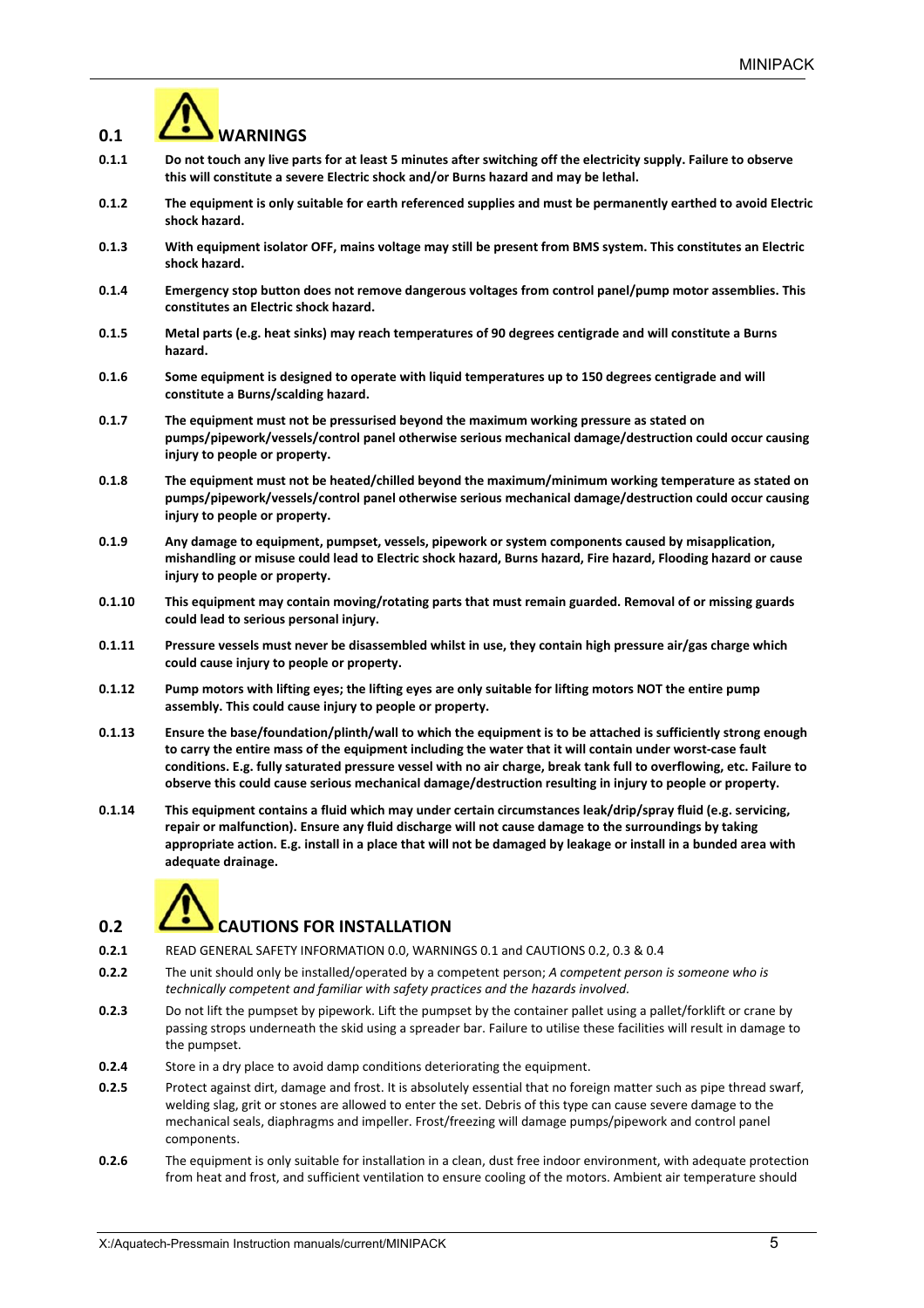be between 5 and 40 degrees centigrade, non-condensating. Operation outside of these conditions could seriously damage the equipment.

- **0.2.7** If the equipment were to be stored or taken out of service for a period of time (e.g. 1 week or more), then we would recommend draining the equipment of all water/liquid (with due regard to any local regulations) to prevent frost damage to components. When restarting is required we would recommend commissioning by our authorised service agent.
- **0.2.8** Ensure the base/foundation/plinth/wall to which the equipment is to be attached has sufficient mass compared to the equipment, in order to avoid noise/vibration transmission. E.g. the mass of the base should be at least five times the mass of the equipment.
- **0.2.9** Ensure the electrical supply is the correct voltage, current, frequency and type for the equipment supplied and that suitable circuit protection equipment is installed in the supply. Incorrect electrical installation could be an electric shock/burns/fire hazard.
- **0.2.10** When accessing the control panel to make electrical connections adopt anti‐static procedures e.g. wear anti‐static earthed wristband, to avoid risk of damaging the controller.
- **0.2.11** All products that are packaged to include Pressure vessel(s)/Hydraulic Accumulator(s)/Expansion Vessel(s) are classed as "Assemblies" under the Pressure Equipment Directive (PED). Where units are despatched with "Loose" vessel(s) for assembly on site it is absolutely essential that they be installed as detailed in the instructions using the fittings provided where appropriate. Failure to observe this will nullify compliance with the PED and may present a safety hazard. Your warranty may also be affected.
- **0.2.12** Where Hydraulic Accumulator(s)/Expansion Vessel(s) are supplied as a loose item, they must be installed/connected correctly before operating the equipment, otherwise serious damage from overpressure/pump overheating could occur.
- **0.2.13** Do not operate this equipment/pumpset prior to commissioning (section 2.2) This could cause irreparable damage to equipment/pumpset/pipework/system components.
- **0.2.14** Isolate the equipment/pumpset before pressure testing system. Excess pressure could irreparably damage the pressure transducer, pressure switches (where fitted) and the diaphragms of pressure vessel/hydraulic accumulators.
- **0.2.15** It is the installers' responsibility to ensure subsequent pipework etc can accept the pressures generated by the equipment/pumpset and to install an overpressure safety device into the system with due respect to the suction pressure present on the pumpset, the pump closed valve pressure stated on the pump, the maximum working pressure stated on any of the attached pressure vessels and any other device connected to the system e.g. boilers, calorifiers etc.
- **0.2.16** When chlorination of the system is carried out, ensure that any residual chlorine is removed by thorough flushing as detailed in the HSE approved code of practice L8, to avoid damaging the equipment/pumpset. The normal level of chlorination is up to 2 parts per million (ppm), but shock dosing for sterilization purposes, at 25‐50 ppm for 24‐ 48 hours is acceptable as long as all chlorine is removed once the process is complete. Chlorination beyond these limits could seriously damage pumpset components and WILL NOT be covered by the warranty.
- **0.2.17** The installer/user is responsible for the installation of the correct earthing and protection according to valid national and local standards. All operations must be carried out by a suitably qualified person.
- **0.2.18** The equipment is only suitable for earth referenced supplies and must be permanently earthed to avoid electric shock hazard.
- **0.2.19** The equipment must be permanently earthed with appropriate sized Earthing.
- **0.2.20** Equipment containing variable speed drives/motors has high earth leakage current >3.5mA and will require additional earth bonding whereby a single conductor of increased size or duplicate earth conductors must be provided.
- **0.2.21** Never perform high voltage resistance tests on control panels, variable speed drives/motors without first disconnecting the panel/drive/motor from the circuit being tested as this will damage the built in electronic components.
- **0.2.22** Metal parts (e.g. heat sinks) may reach temperatures of 90 degrees centigrade.
- **0.2.23** EMC ‐ With respect to BS EN61000‐3‐2 this equipment is defined as 'professional equipment' and therefore the installer/user may need to seek permission from the supply utility to connect this equipment to the public low voltage mains supply.
- **0.2.24** Do not use the "Pressurisation unit" for filling the system pipework. These types of equipment are only suitable for topping up small losses/leaks in the system. A separate means of filling e.g. a quick fill loop (check with local water regulations first!) should be used instead, with the system connection valve to the equipment closed.
- **0.2.25** Where "Expansion vessels" are used on LTHW heating system pressurisation units, the temperature of the fluid returning to the vessels should not exceed 70 degrees Centigrade as this could damage the vessel diaphragm. Where the temperature exceeds 70C an intermediate cooling vessel should be fitted.
- **0.2.26** For MTHW and HTHW pressurisation units use a Nitrogen vessel suitable for the system conditions. Please contact AquaTech‐Pressmain for further information.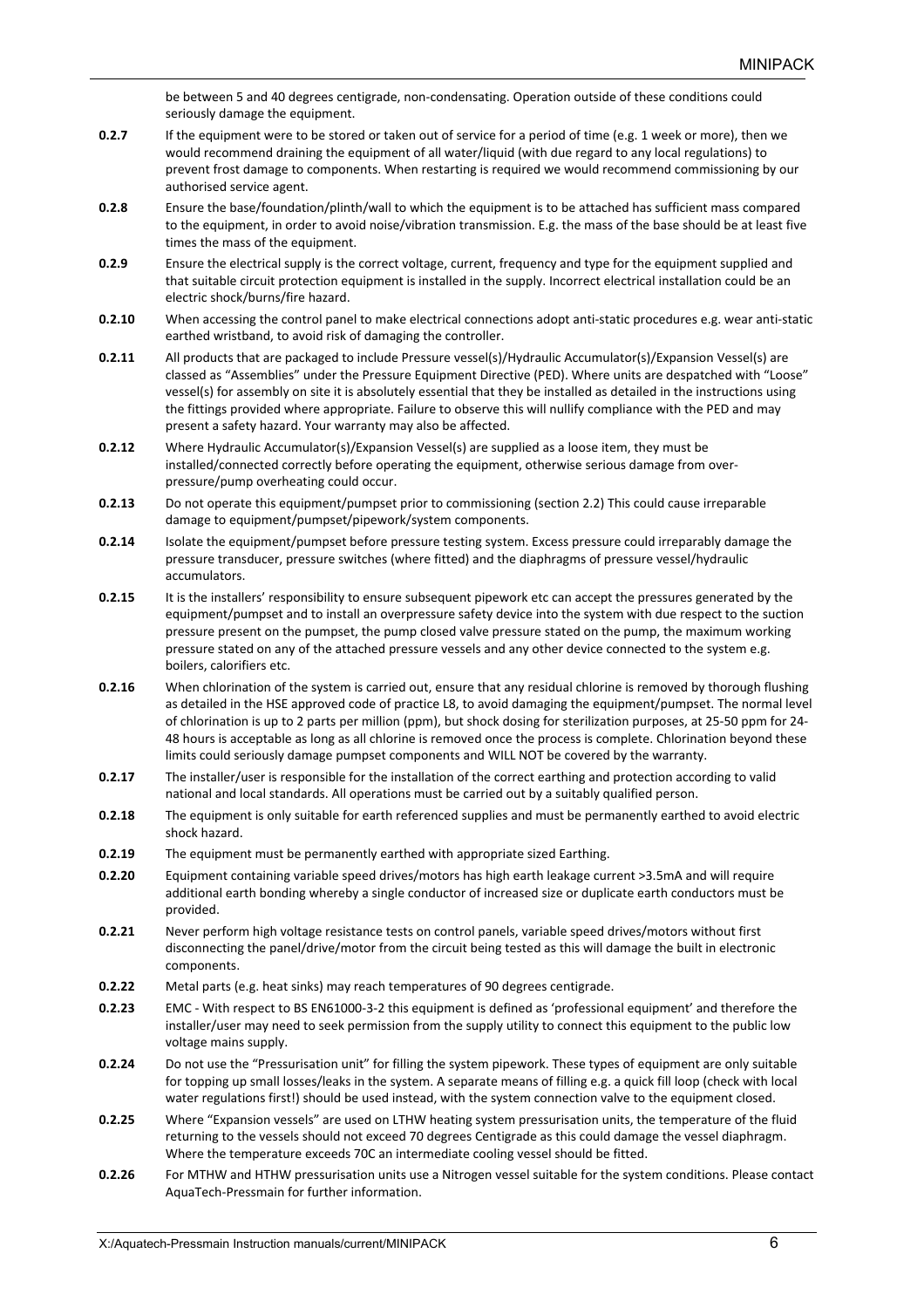- **0.2.27** Do not use the "Pressurisation unit" for dosing the system with chemicals. Only allow clean cold water into the break tank. Anything other than clean cold water could damage the pumps/pipework components.
- **0.2.28** Drain cocks/valves and air bleed screws must not be left open as this could cause flooding.



## **0.3 CAUTIONS FOR OPERATION/USER**

- **0.3.1** READ GENERAL SAFETY INFORMATION 0.0, WARNINGS 0.1 and CAUTIONS 0.2, 0.3 & 0.4
- **0.3.2** The unit should only be operated/used by a competent person; *A competent person is someone who is technically competent and familiar with safety practices and the hazards involved.*
- **0.3.3** The Owner/User of this equipment has a Legal Responsibility to ensure that it is subject to regular formal inspections. See Section 3. Servicing, for details.
- **0.3.4** Where Hydraulic Accumulator(s)/Expansion Vessel(s) are supplied as a loose item, they must be installed/connected correctly before operating the equipment, otherwise serious damage from over-pressure could occur.
- **0.3.5** The set must not be run until commissioned by an authorised AquaTech‐Pressmain agent, this could irreparably damage the pump set and/or system components/pipework connected to it.
- **0.3.6** The pumpset should be left switched ON with the pumps switched to AUTO for normal operation.
- **0.3.7** The pumpset should not be left in "Hand" operation for more than 1 minute. This could lead to severe damage of pumpset components and/or pipework system from over‐pressure and/or overheating.
- **0.3.8** Ensure pumpset has an adequate water supply at all times to prevent dry running causing pump seal damage and water leakage.
- **0.3.9** Do no attempt to start pumps without liquid in volutes (pumps must be fully primed); mechanical seals must have a film of liquid between faces for proper operation and to prevent damage.
- **0.3.10** Portable telephones or other electro-magnetic equipment must not be used near the set to avoid corruption of program and unpredictable operation of unit.
- **0.3.11** For Pressurisation units utilising Nitrogen Vessels (generally HTHW units) ensure there is an adequate supply of Nitrogen at all times to avoid mis‐operation of the equipment.



## **0.4 CAUTIONS FOR MAINTENANCE**

- **0.4.1** READ GENERAL SAFETY INFORMATION 0.0, WARNINGS 0.1 and CAUTIONS 0.2, 0.3 & 0.4
- **0.4.2** The unit should only be operated/maintained by a competent person; *A competent person is someone who is technically competent and familiar with safety practices and the hazards involved.*
- **0.4.3** Where the set is fitted with Building Management Services (BMS) interconnections, notify the appropriate persons before switching OFF for maintenance or adjustments, to avoid unnecessary alarm conditions occurring. WARNING: With pumpset isolator OFF, mains voltage may still be present from BMS system. This constitutes an Electric shock hazard.
- **0.4.4** To prevent seizing, pumpsets must not be left unused for long periods (e.g. 1 week).
- **0.4.5** Do not vent air from air valves on vessels. These are for adjustment of pre-set cushion pressures. If wrongly adjusted this will lead to incorrect operation of the pumpset and possible damage to pumps, pipework and system components from overheating and over‐pressure.
- **0.4.6** Switch OFF pumpset before accessing pumps and/or control panel.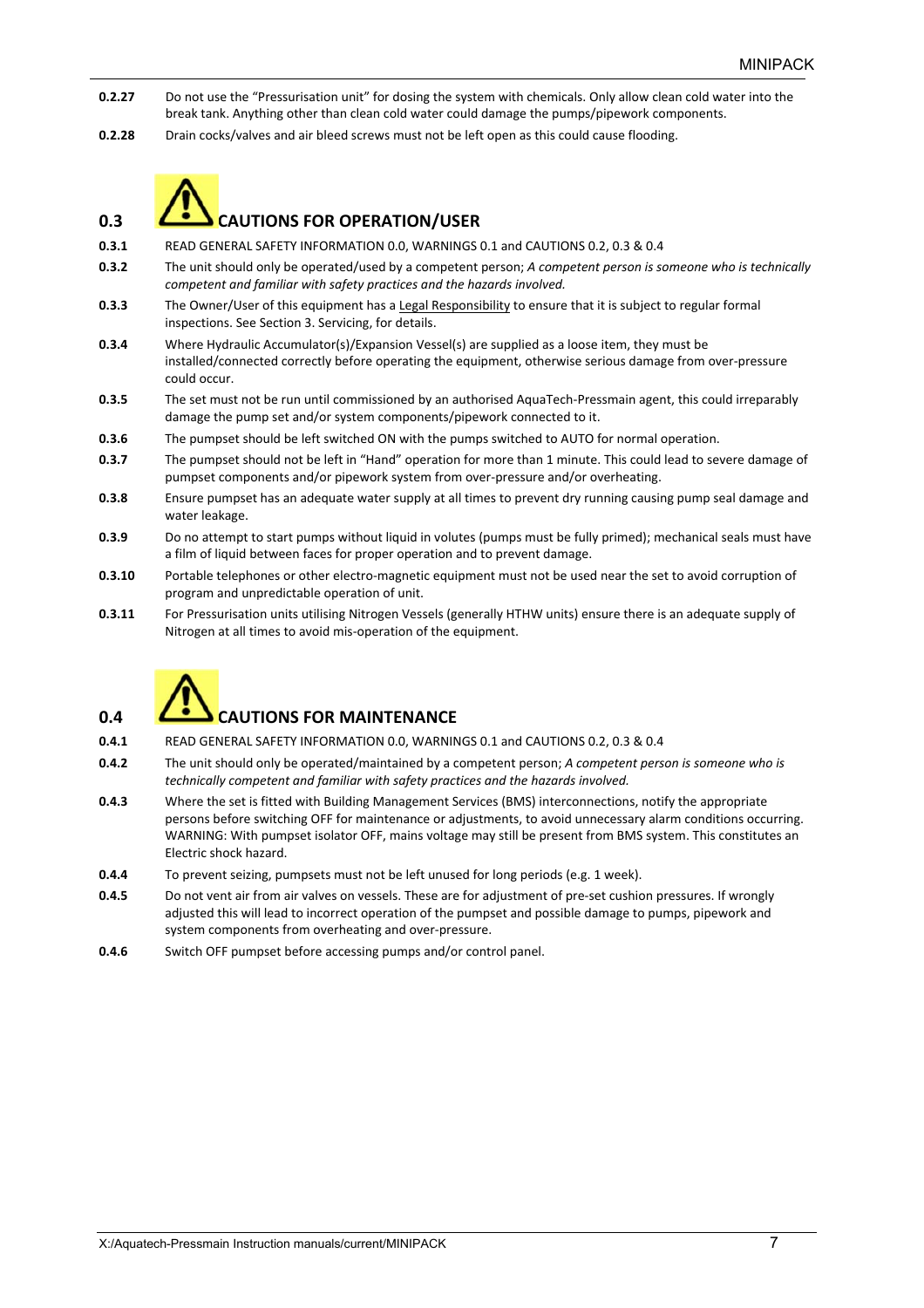## **1. INSTALLATION INSTRUCTIONS**

### **1.1 GENERAL**

These instructions are intended for the installer of this pressurisation unit. Please follow them carefully.

The unit should only be installed by a competent person; *A competent person is someone who is technically competent and familiar with safety practices and the hazards involved*.

It should be noted that the assembly of pressure equipment on site under the responsibility of the user (or his representative) is not subject to the Pressure Equipment Directive 97/23/EC. (National legislation covering assembly on site will apply).

Failure to install the equipment as recommended below could invalidate the warranty provided by AquaTech‐Pressmain to the purchaser.

### **1.2 ADDITIONAL WARNINGS & CAUTIONS**

**1.2.1** READ GENERAL SAFETY INFORMATION 0.0, WARNINGS 0.1 and CAUTIONS 0.2, 0.3 & 0.4

### **1.3 PROCEDURE**

#### **1.3.1 LOCATION**

The pressurisation unit should be connected to the underside of the return header on the suction side of the circulating pump, but not within any influences from the circulating pump, and for a heating system, at the point of lowest temperature i.e. before the boiler.

If the equipment is to be installed in an unheated room, ensure that there is adequate frost protection. On a heating system do not lag any expansion vessel or its connection to the system. This can result in damage occurring.

The location of the equipment should have adequate drainage, bunding or other appropriate measures to protect assets and the building fabric in the event of leakage or water spillage. Failure to provide such measures may result in water damage to property and assets.

Ensure that location for the equipment provides adequate clear space to accommodate unit with reasonable access to all parts; AquaTech-Pressmain recommend a minimum distance of 500mm. There must be sufficient room to:-

fully open control panel door & withdraw diaphragms from vessels,

**Should any of these location conditions not be satisfied AquaTech‐Pressmain reserve the right to charge labour on any warranty work required on the pumpset.** 

#### **1.3.2 FIXING**

Lugs are provided for wall fixing on the back of the panel (see fig. 1.1)



Fig 1.1

#### **1.3.3 PIPEWORK**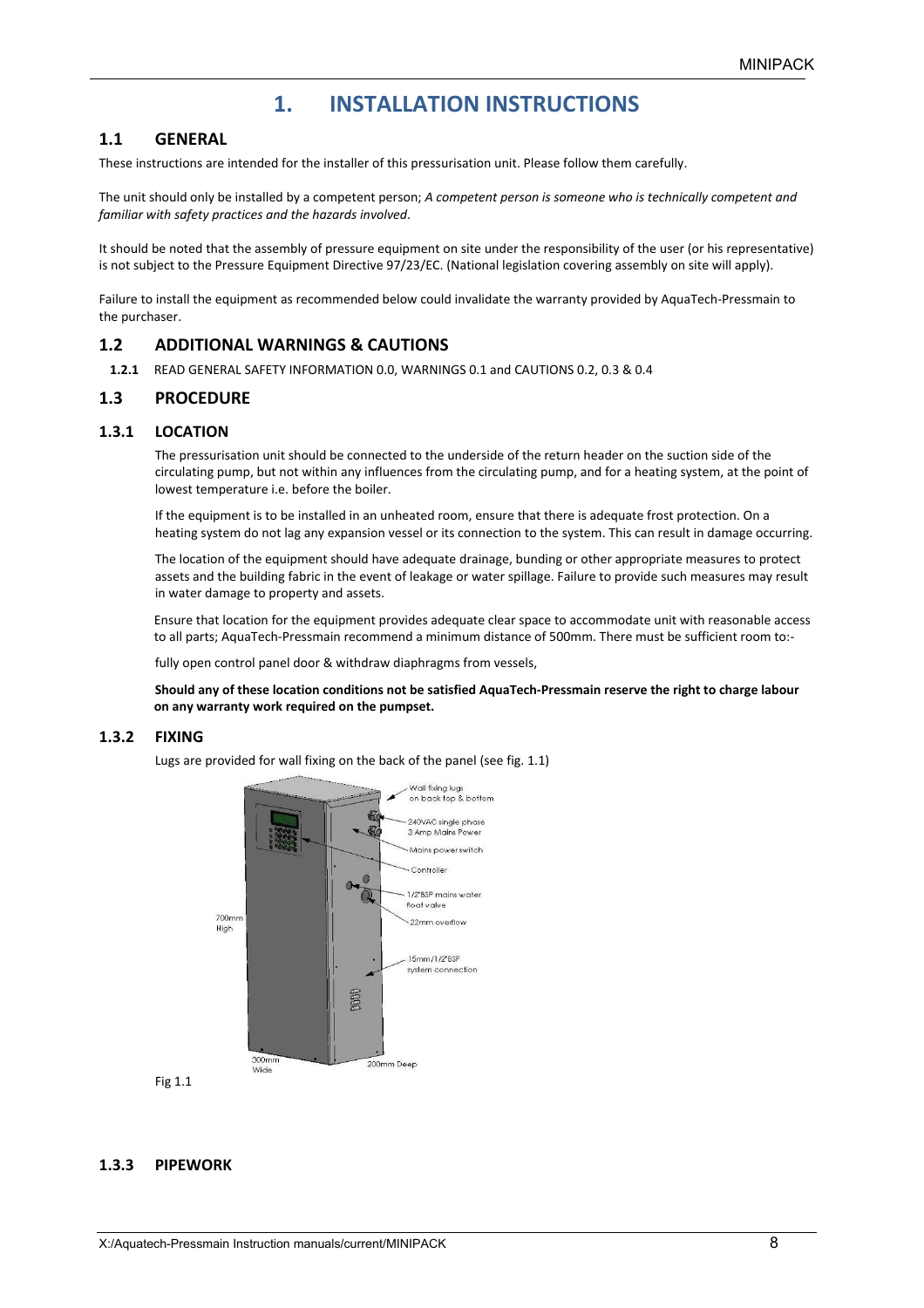#### **1.3.3.1 Mains Water Supply**

- i. Fit an isolating valve in the supply to enable the unit to be isolated from the supply for maintenance. **Make sure the float valve restrictor is fitted if the mains water inlet pressure exceeds 1.5 Bar. If the mains water inlet pressure is less than 1.5 Bar, the restrictor should not be fitted.**
- ii. Float Valve Instructions as follows: ‐
- iii. For category 4 & 5 installations remove the filler tube to comply with local water regulations.

#### **INSTALLATION INSTRUCTIONS** (for component name reference, see diagram opposite)

- Before installation, ensure that the cistern is clean. Dirt or loose particles can affect the efficiency of the Hydroflo valve. Ensure that the supply water pipes are flushed through to remove any debris etc.
- Fit the float to the arm by screwing float threaded stem through arm.
- Assemble one of the back nuts on to the threaded tail of the main body with the raised shoulder facing away from the body. Fit the valve into the tank or cistern making sure the raised shoulder on the back nut is located in the cistern hole to centralise the valve. Fit the other back nut on the valve and tighten to secure. DO NOT OVER TIGHTEN. Make sure the float arm and float are free from obstruction
- Adjust float position by rotating threaded stem so that the top of the float body is approx. 12mm below the water level marked on the inside of the cistern. The threaded stem may be shortened if it fouls the inside of the cistern lid.

#### **IMPORTANT**

Remove factory fitted flow restrictor if inlet pressure is below 25psi (1.5 bar or 50 ft head)

- Check that the overhead discharge nozzle assembly is securely fitted and that the filler tube is hanging vertically and is free from obstruction.
- Connect the water supply to the valve and turn on the water. Allow the cistern to fill and adjust the water level if necessary by moving the float. Observe that the arm moves freely up and down and that the valve is functioning correctly and shutting off when the required water level is achieved.

After shut off the valve may continue to drip from the hole in the pressure chamber cover. This is a necessary requirement of the valve design and may take a few minutes to stop

Finally check carefully for leaks. Follow final checklist.

#### **MAINTENANCE**

The Hydroflo valve is fitted with a filter which may need cleaning occasionally to ensure that optimum water flow is maintained. The procedure for maintaining the valve is as follows:

• Turn off the water supply to valve. Unscrew the front nut and remove arm and pressure chamber cover. Remove diaphragm. Remove the filter extractor key from the overhead discharge nozzle assy. Insert the key through the centre of the support ring and seat, then rotate key until it locks behind the seat. Pull key - the support ring, seat and filter will become free from the main body. Remove filter from seat. Wash filter in clean water removing any debris that has been caught. Generally clean the inside of the valve body with clean water.

- Re-assemble in reverse order ensuring that the filter is pushed fully home in the seat. Make sure the monitoring pin in the diaphragm is free to move. Refit the pressure chamber assembly making sure the locating lug is positioned in the mating slot in the main body. Slide front nut over arm on to the main body and hand tighten. If the arm is removed for any reason, when refitting make sure that the small black seal is securely in place and that both location pegs are snapped into position.
- Turn on the water supply and ensure the valve operates correctly.
- $\bullet$ Reset the float height to the required water level and follow final checklist

#### **FINAL CHECKLIST**

- 1. Check all moving components operate freely and that the inlet valve shuts off correctly.
- 2. Check that all connections are tightened correctly.
- 3. Check carefully for leaks.
- 4. If water continues to flow from the overhead discharge nozzle assembly once filling of the cistern is complete, check that the front nut is fitted tightly. If loose, it should be secured at least hand tight (between 2 and 2.5 Newton metres). Do not over tighten.
- 5. If overflowing or poor filling subsequently occurs: - Check float and arm move up and down freely and that water level is correct.
	- Check that the filter is free from debris.
	- Check that the restrictor has been fitted in accordance with the instructions above.

#### **WARNING!**

No sealing compound, paste, flux or solvent to be used in contact with plastic or rubber surfaces, to avoid damage to plastic components. Rubber washers should provide adequate seal. PTFE tape may be used on threads. Do not over tighten plastic nuts.



#### **1.3.3.2 System Connection**

- i. The unit must be connected with any expansion vessels and cooling vessels, to the underside of the return header on the suction side of the circulating pumps and boiler/chiller (see Location 1.3.1)
- ii. The system connection on the pressurisation unit is 15mm compression/1/2" BSP at the side of the cabinet. An isolating valve must be fitted to isolate the unit from the system.
- iv. All hydraulic accumulators and expansion vessels fitted to the system must have isolating and drain off valves to enable them to be serviced.
- v. All hydraulic accumulators and expansion vessels fitted to the system must have connecting pipework that is removable to give access for replacing vessel diaphragm, and must be large enough to avoid friction losses.
- vi. A quick filling device or other suitable means of filling the system, must be fitted to the system.

#### **1.3.3.3 Overflow**

i. An overflow warning pipe is fitted to the side of the panel. This can be extended as required using 22mm OD pipe which will fit inside the supplied overflow.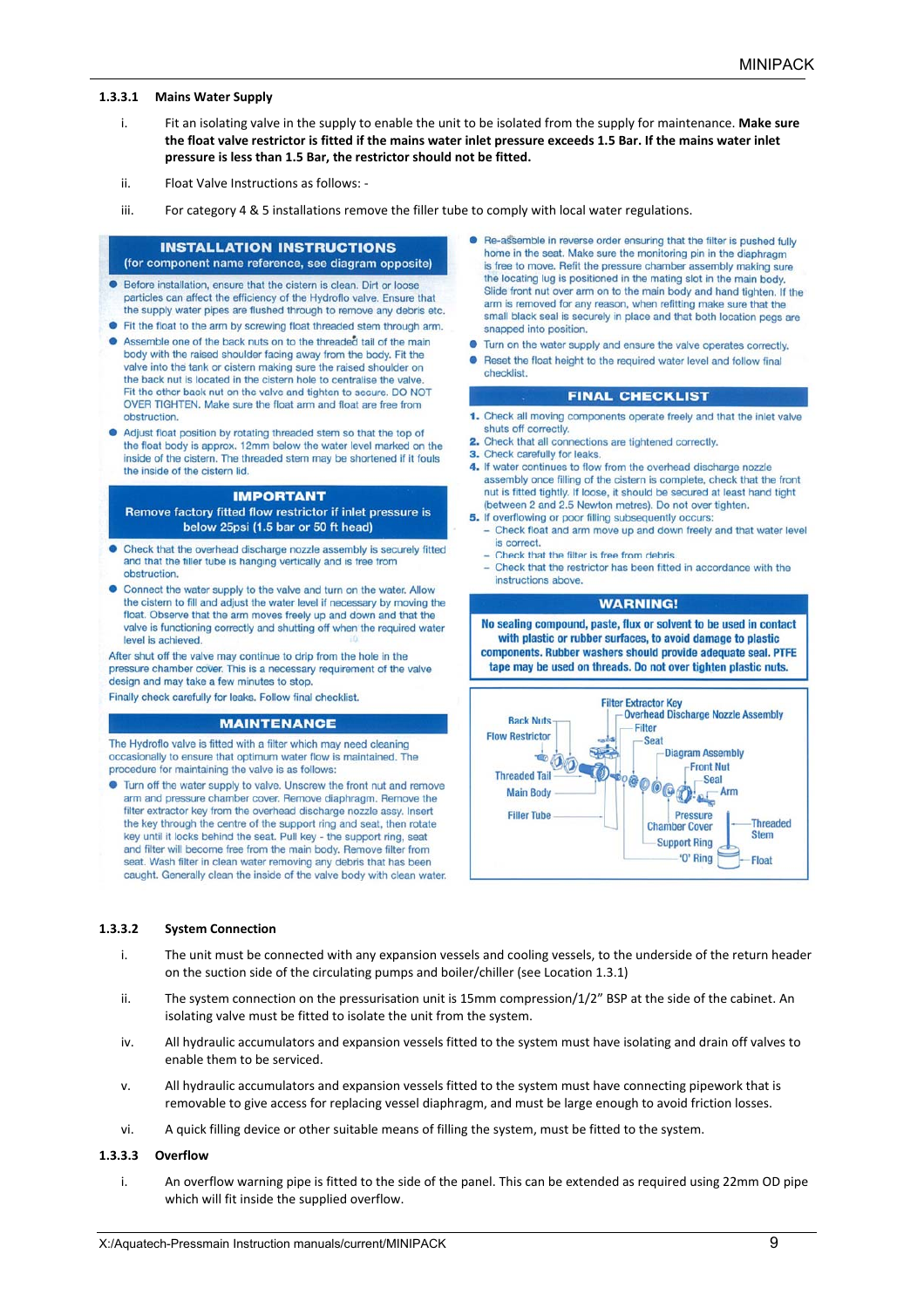

MiniPack Pressurisation Unit  $|$  Pipework supplied and fitted by installer

Fig 1.2: Typical Pipework Layout.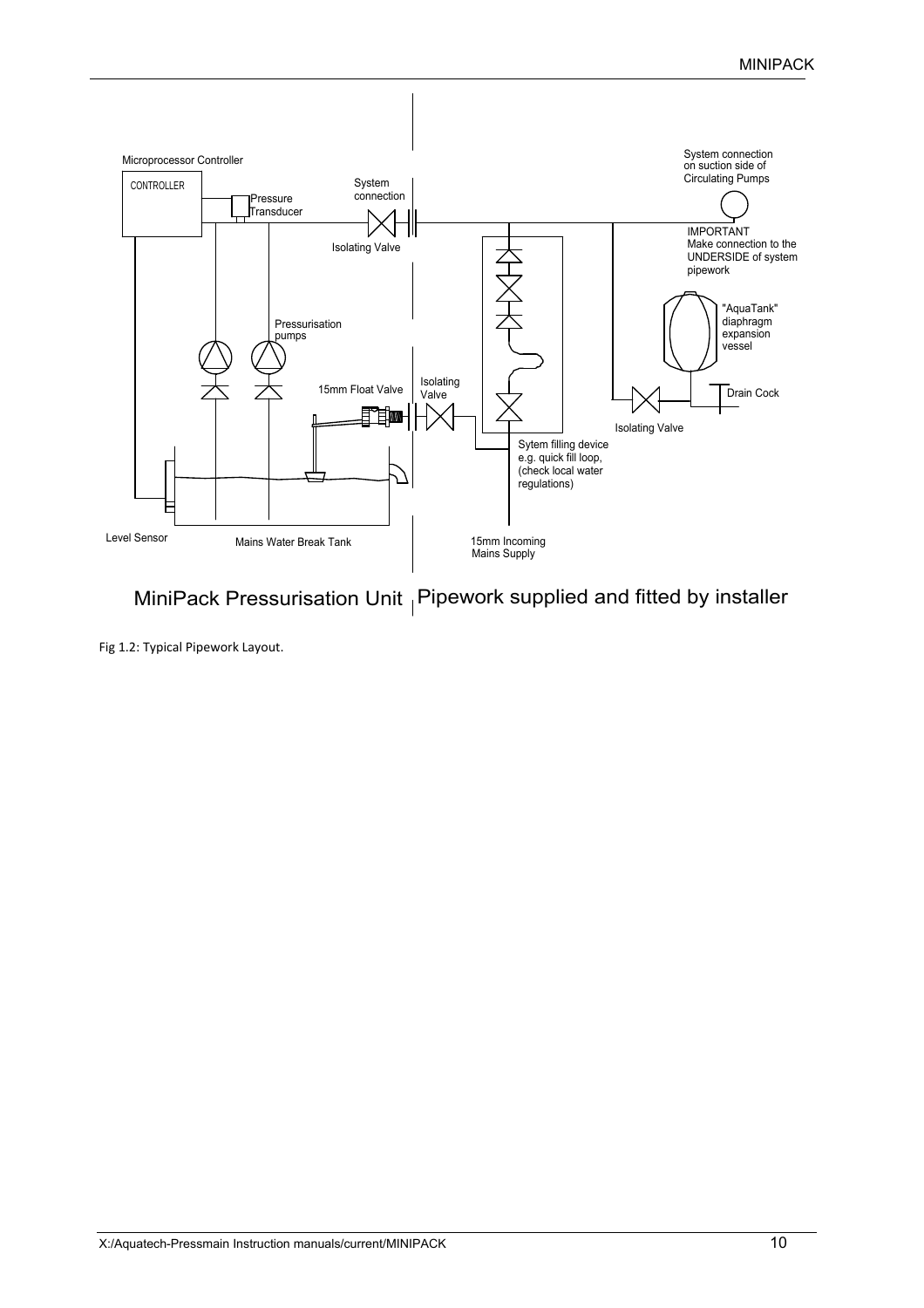### **1.3.4 EXPANSION, CONTROL and HYDRAULIC ACCUMULATOR VESSELS**



Fig 1.3 typical expansion vessel dimensions

| Type (stockcode MTH-)                 | 300060 | 300100 | 300200         | 300300         | 300500         | 700100 | 700200         | 700300         | 700500         |
|---------------------------------------|--------|--------|----------------|----------------|----------------|--------|----------------|----------------|----------------|
| Nominal Content-litres                | 60     | 100    | 200            | 300            | 500            | 100    | 200            | 300            | 500            |
| D mm                                  | 409    | 480    | 634            | 634            | 740            | 450    | 485            | 485            | 600            |
| H mm                                  | 740    | 840    | 980            | 1280           | 1485           | 850    | 1400           | 1965           | 2065           |
| Water Connection DN BSP               | 1"     | 1''    | $1\frac{1}{4}$ | $1\frac{1}{4}$ | $1\frac{1}{4}$ | 1''    | $1\frac{1}{2}$ | $1\frac{1}{2}$ | $1\frac{1}{2}$ |
| Weight Kg                             | 25     | 32     | 50             | 55             | 85             | 18     | 49             | 60             | 90             |
| Max. working Pressure-bar             | 10     | 10     | 10             | 10             | 10             | 10     | 10             | 10             | 10             |
| Max. Continuous temperature<br>deg. C | 70     | 70     | 70             | 70             | 70             | 100    | 100            | 100            | 100            |

All vessels must be securely mounted to prevent any movement from imposing strain on the attached pipework. Vessels of 60 litres capacity or greater MUST be mounted vertically on the integral legs with water connection lowermost. Set up the vessel so the air charge filling valve (top) and the diaphragm (bottom on 70°C vessels, top on 100°C vessels) are accessible for future maintenance. All vessels must have isolating and drain off valves fitted to enable them to be serviced. The connecting pipework should be removable to give access for replacing the diaphragm and should be the same size as the vessel connection to minimise friction losses. Note: if using a flexible hose it must be suitable for the temperature of the system.



**Fig. 1.4a & b Isolation valve on system pipework & Flexible hose with drain cock on vessel** 

Set the air cushion pre-charge pressure (see 2.4.2 Maintenance Procedure for details) to the correct level, dependent on the application required for the vessel. Refer to the Operating parameters at the back of this manual or Aquatech‐Pressmain for advice.

Caution: If the air cushion pre‐charge pressure required exceeds 4.0 Bar then you must follow the procedure shown in section 2.4 to avoid damaging/rupture of the internal diaphragm and consequences of. E.g. High and/or low pressure problems, unstable pump operation.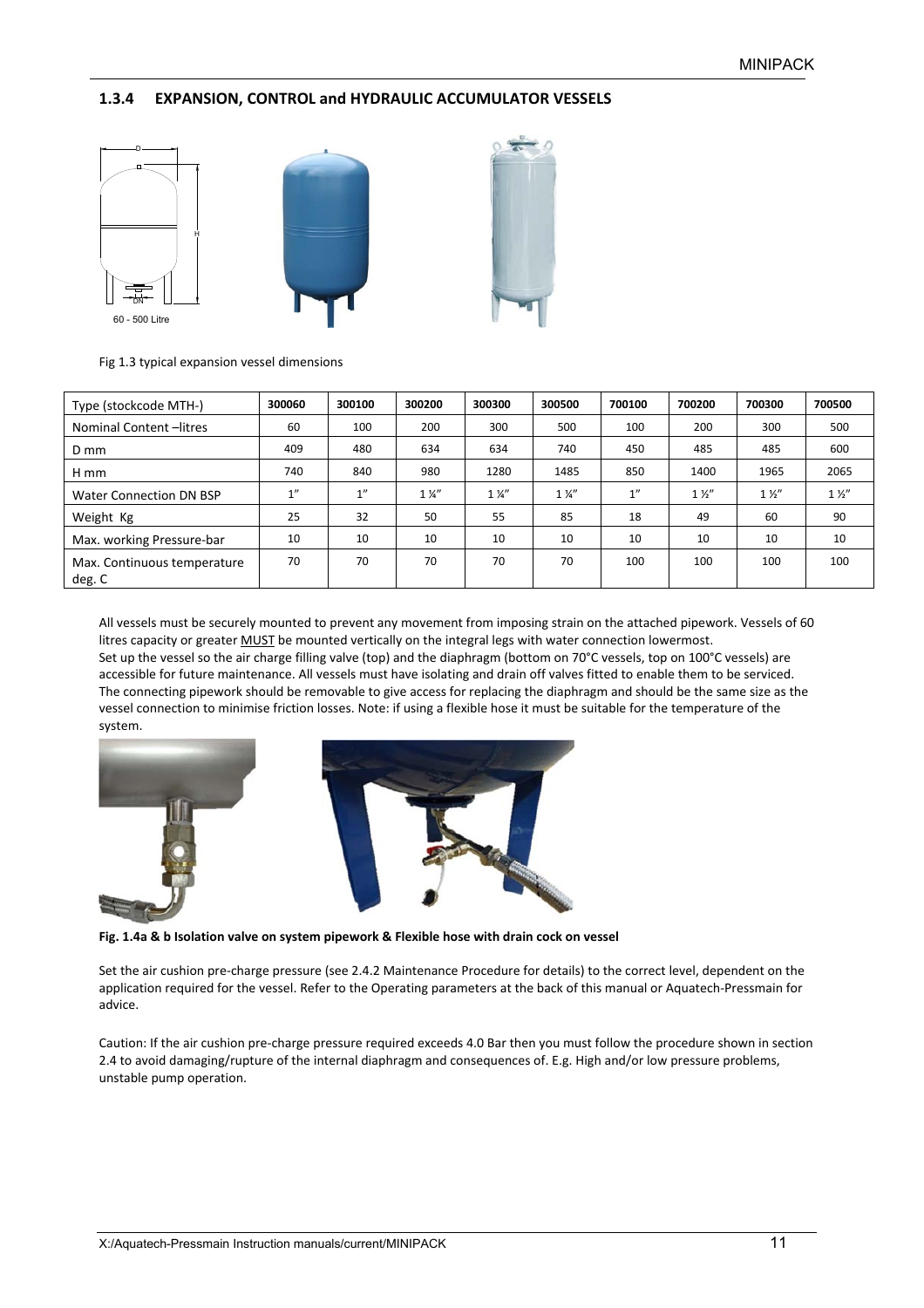#### **1.3.5 IDENTIFYING MiniPack "Standard/Basic" ‐B or "Enhanced" ‐E UNITS**

- 1.3.5.1 The control panel fascia will state the "Model" and the "Serial Number" e.g. *WN12345 or SN0654321*. In addition to this: ‐
- 1.3.5.2 A "standard/basic" –B pressurisation unit controller has a 2 digit display: ‐
- 1.3.5.3 An "Enhanced" –E controller with BMS volt free relays has a 2 line by 20 or 24 character display: ‐



#### **1.3.6 ELECTRICAL**

READ GENERAL SAFETY INFORMATION 0.0, WARNINGS 0.1 and CAUTIONS 0.2, 0.3 & 0.4

- 1.3.6.1 All wiring must comply with the latest addition of local wiring Regulations.
- 1.3.6.2 **Wear anti‐static wrist strap at all times** to avoid static discharge causing problems with the built in electronic program.
- 1.3.6.3 Connect incoming electrical mains supply to isolating switch & Earth stud in panel (see fig.1.6). Ensure voltages and frequency indicated on the motor nameplates and wiring diagrams correspond with supply mains data and that the supply fuse ratings are correct for the total current rating of the equipment. Refer to wiring diagram supplied with the unit or AquaTech‐Pressmain.
- 1.3.6.4 For standard controller units: Connect boiler/chiller to plug/socket terminal on pcb card in series with the boiler/chiller control circuits so that in the event of a fault condition occurring the boiler/chillers shut down and remain inoperative until the fault condition is rectified. (See fig 1.6b). Boiler relay is energised for normal condition and releases to a high or low‐pressure alarm fault condition.
- 1.3.6.5 For Enhanced controller units: Make any BMS connections required to terminals A‐Z on Interface pcb card inside control panel. Connect boiler/chiller terminals nos. X,Y,Z on interface card in series with the boiler/chiller control circuits so that in the event of a fault condition occurring the boiler/chillers shut down and remain inoperative until the fault condition is rectified. (See fig 1.7). Boiler relay is energised for normal condition and releases to a high or low‐pressure alarm fault condition.
- 1.3.6.5 Complete any required earth bonding.

Note: To aid access to the controls, switch off the power, remove outer cover, undo the two control shelf retaining screws (Fig 1.5a), the control shelf will now hinge forward (Fig 1.5b). When complete reverse the above sequence ensuring the two control shelf retaining screws are refitted correctly to ensure the keypad & display line up with the holes in the outer cover. DO NOT trap any wires!



Fig 1.5a Control shelf retaining screws. The Section of Fig 1.5b Control shelf hinged down.

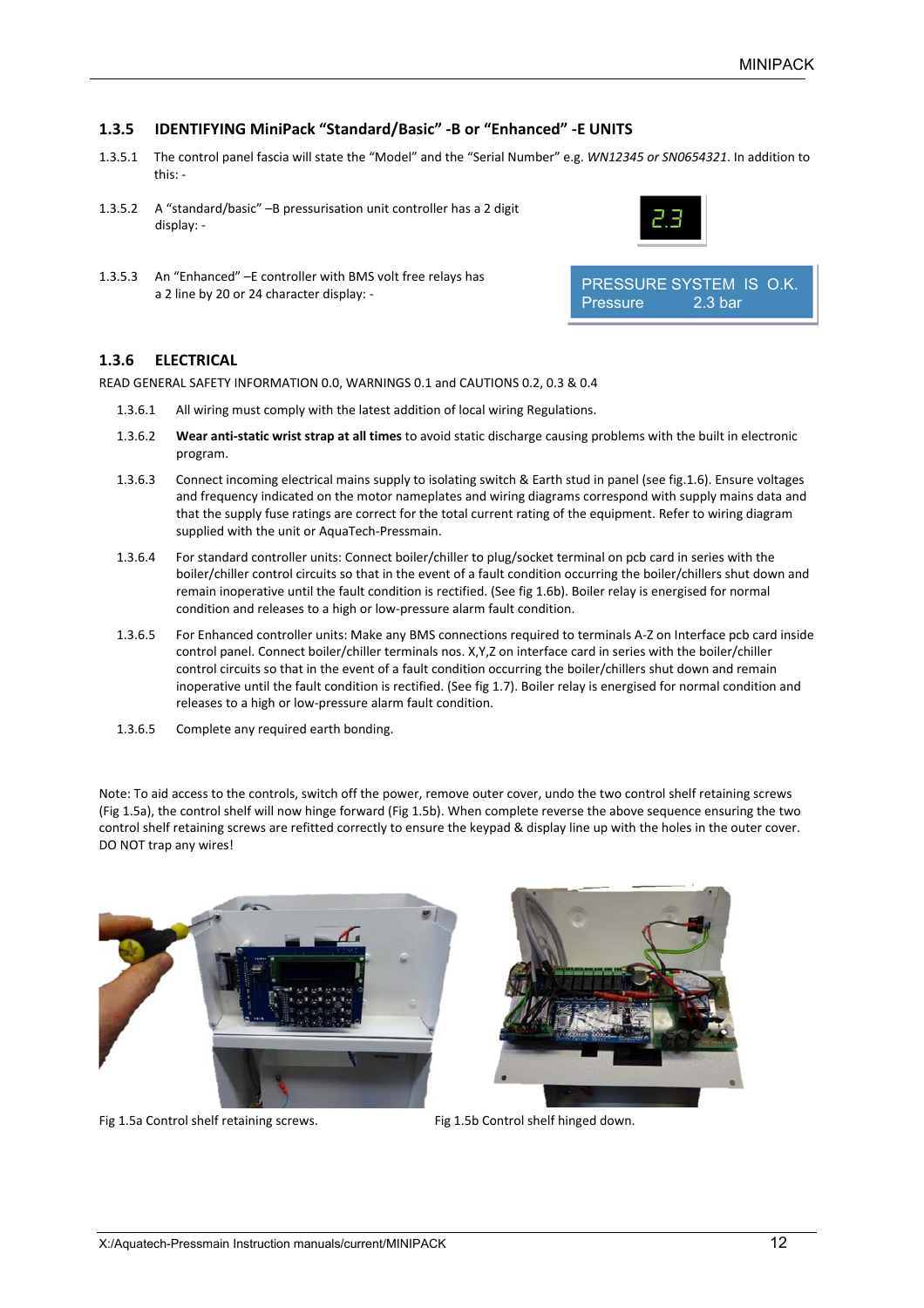

Fig 1.6a Typical standard -B controller Wiring Diagram Fig 1.6b Typical Boiler wiring (by others)







Fig 1.7 Typical Enhanced ‐E controller Wiring Diagram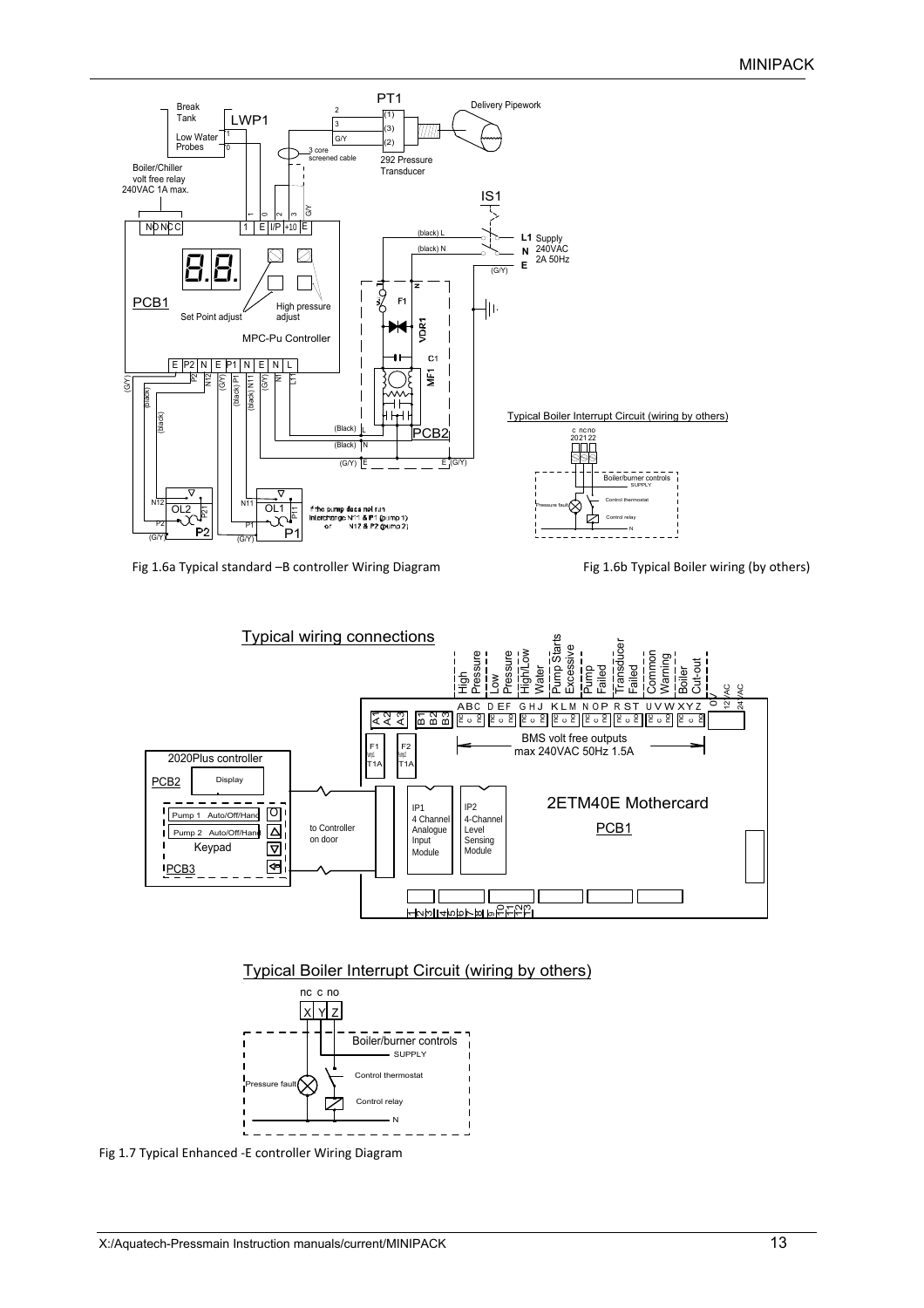## **2. USER INSTRUCTIONS**

### **2.1 CUSTOMER ASSURANCE**

**AQUATECH PRESSMAIN ASSURE YOU THAT IF ANY PART OF THIS EQUIPMENT BECOMES DEFECTIVE DUE TO FAULTY MANUFACTURE OR MATERIALS WITHIN 24 MONTHS FROM THE DATE OF INVOICE THE PART WILL BE REPAIRED OR REPLACED.**

The only conditions are: ‐

- The equipment must have been installed, commissioned, operated and maintained as recommended by **AquaTech‐ Pressmain.**
- The equipment must not have been neglected, misused, modified, or used for any other purpose than its original application.
- The commissioning should be carried out within 6 months of the date of invoice by an authorised **AquaTech‐Pressmain**  agent
- This Assurance does not apply to those items not supplied by us or to defects arising from parts not made or approved by **AquaTech‐Pressmain**. The individual manufacturers own policies for dealing with defects will apply.
- Any part repaired or replaced under these Assurances will be covered for the balance of the appropriate Assurance period.
- If we have any disagreement about these Assurances which we are unable to resolve we will both abide by the decision of an agreed Arbitrator or, if we are unable to agree, one appointed by the Building and Engineering Services Association (B & ES) Arbitration Scheme Rules.
- These Assurances are in addition to, and do not detract from, the contractual rights you have under Statute or at common law.
- Failure to comply with the installation, commissioning and maintenance procedures will invalidate the warranty.

### **For full details please see the AquaTech‐Pressmain "CONDITIONS OF SALE"**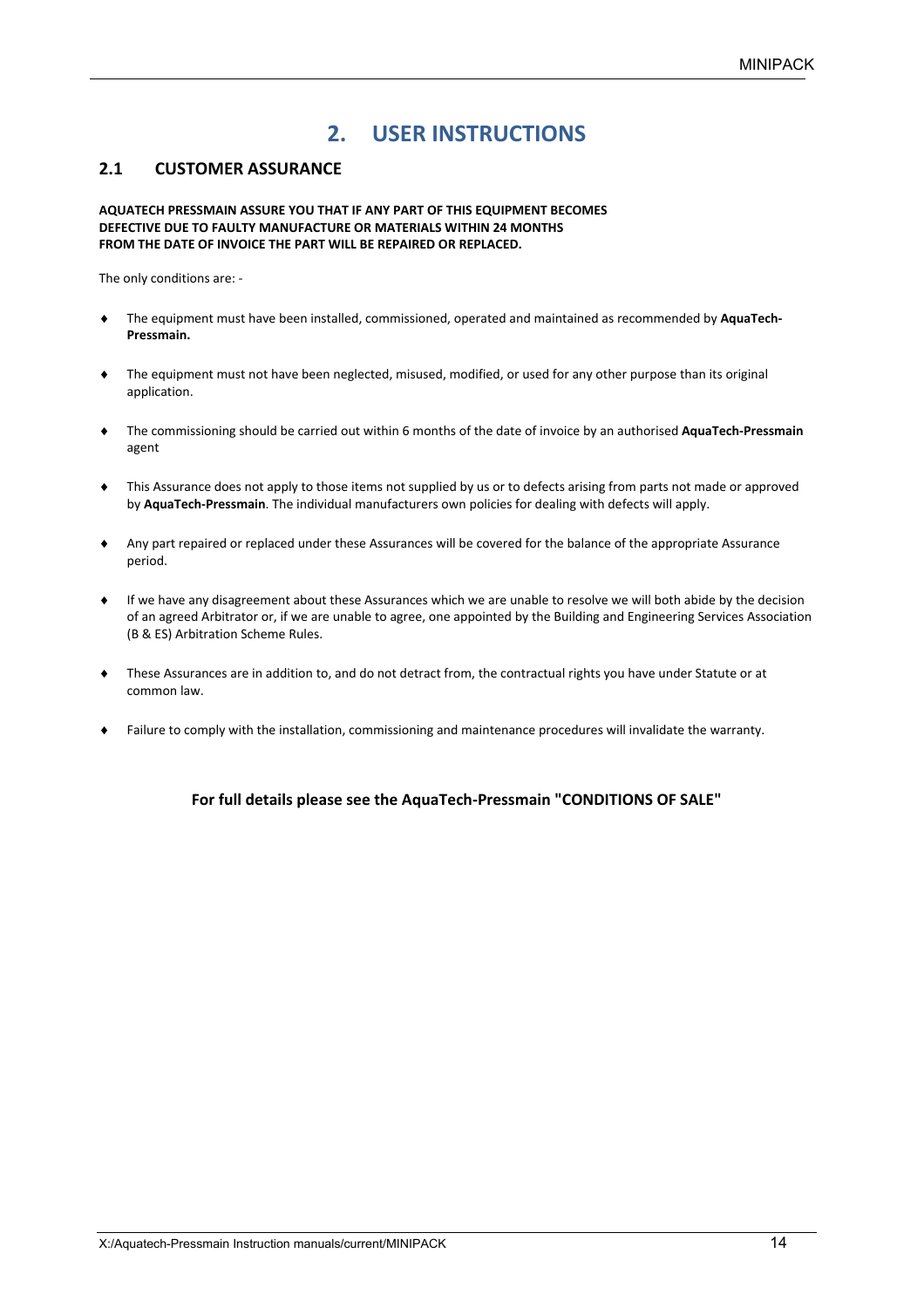## **2.2 COMMISSIONING**

Whilst this set has been tested in the factory to the required settings (detailed in operating parameters at the back of instruction manual), it is impossible to simulate the actual on‐site conditions, especially if they are unusual. Also, the settings may have been disturbed since leaving the factory.

Therefore we strongly recommend **the set is commissioned by our authorised agent** who will prepare the set, make any necessary adjustments and leave the set in operational order.

Commissioning is a requirement to validate the Warranty (see Customer Assurance)

Prior to requesting an engineer to attend the site for commissioning, the client must ensure that;

the equipment has been correctly installed;

a written scheme of examination has been obtained where required under the Pressure Systems Safety Regulations;

an adequate water supply and permanent electricity supply are available;

the equipment and pipework in the building being served by the pressurisation unit is capable of accepting the generated pressures.

### **2.3 OPERATING INSTRUCTIONS**

**This unit is used for maintaining the pressure in pressurised heating or chilled systems with a volume up to 10,000 litres at 82ºC or boiler power up to 1000kW.** 

READ GENERAL SAFETY INFORMATION 0.0, WARNINGS 0.1 and CAUTIONS 0.2, 0.3 & 0.4

#### **2.3.1 ADDITIONAL CAUTIONS**

**2.3.1.1 Isolate the pressurisation unit from the system before draining or modifying the system.** If the unit is drained it must be recommissioned.

#### **2.3.2 NORMAL OPERATION**

The pressurisation unit automatically maintains a minimum set pressure, the "Cold Fill" pressure, in a heating or chilled system by transferring make‐up liquid from a breaktank or sealed vessel into the system. When the system pressure falls below the required level the Duty pump automatically refills the system until the pressure is restored. If the Duty Pump fails to maintain the required pressure the Support pump (where fitted) will operate in addition to the Duty Pump.

#### **2.3.3 STANDARD/BASIC "‐B" CONTROLLER OPERATION**

The control is by AquaTech‐Pressmain "MPC‐Pu" Microprocessor, with a 2 character display on the control panel, showing the current system pressure in Bar.

To spread the wear evenly between the pumps the Duty Pump alternates each time both pumps stop (where two pumps are fitted).

If there is an interruption in the electrical supply the unit will restart on restoration of the supply.

#### **The unit must be left switched ON with the system connection valve OPEN.**

When switched on the display shows the controller type

Then self checks stating the firmware ref. eg.

Followed by the system pressure in bar (Screens shown are examples only)

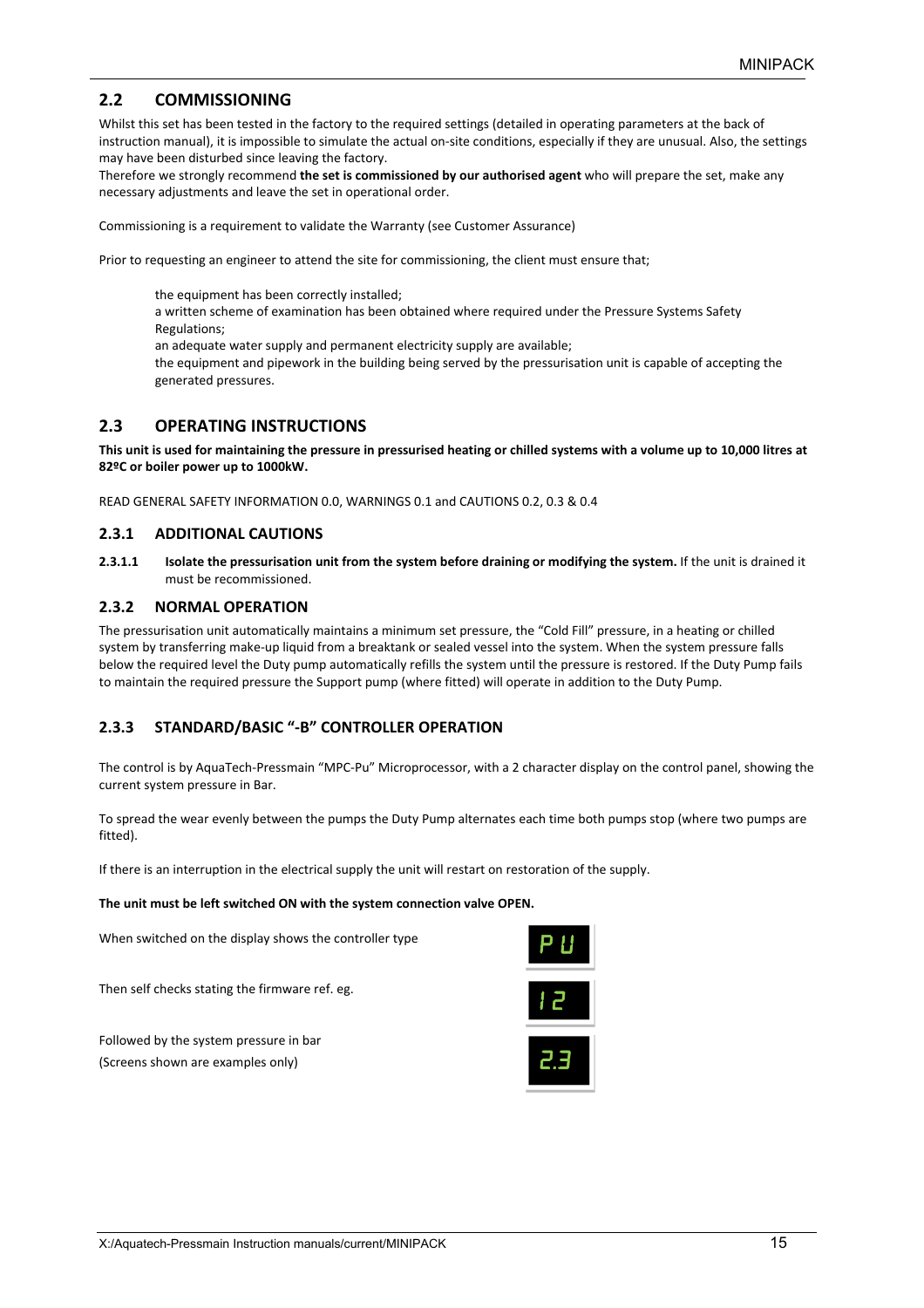## **2.3.4 ENHANCED "‐E" CONTROLLER OPERATION**

The control is by AquaTech‐Pressmain "2020Plus" Microprocessor, with a 2‐line by 20 or 24 character display on the control panel, showing the current system pressure and status.

| When switched on the display shows,<br>then self-checks, flashing all LED lights on keypad, | AQUATECH 2020Plus V5.01<br><b>PRESSMAIN</b> |
|---------------------------------------------------------------------------------------------|---------------------------------------------|
| and identifies configuration for pump operation<br>(e.g. "MP" pressurisation unit)          | <b>MP</b>                                   |
| followed by the system status and pressure                                                  | PRESSURE SYSTEM IS O.K.<br>Pressure<br>-bar |

For "normal" operation, all Hand/Off/Auto switches should be left in "Auto", all isolating valves should be left open, all hydraulic accumulator/expansion vessel isolating valves should be left open, and drain cock/valves should be left closed. Should it be necessary to have a situation that is not "normal" operation, then we would strongly recommend attendance to site by our trained/authorised service personnel. Please contact AquaTech-Pressmain for more details.

#### **Pump Operation**

#### **Sealed system pressurisation unit; All Models:**

The pressurisation unit automatically maintains a minimum set pressure, the "Cold Fill" pressure, in a heating or chilled system by transferring make-up liquid from a breaktank, into the system. When the system pressure falls below the required level the Duty pump automatically refills the system until the pressure is restored. If the Duty Pump fails to maintain the required pressure the Support pump (where fitted) will operate in addition to the Duty Pump.

**Duty Pump Rotation.** To spread the wear evenly across both pumps (where fitted), their sequence is automatically rotated either by starting the pump that has been idle the longest and/or by timed operation (dependent upon unit type). Indicator lights (where fitted) on the fascia show which pump is running.

#### **Automatic Restart (when "manual restart" is set to "not enabled" on 2020 Plus controller)**

If there is an interruption to the electrical supply the unit will automatically restart on restoration of the supply. Pumps will restart at timed intervals.

#### **Manual Restart (when set to "enabled" on 2020 Plus controller)**

If there is an interruption to the electrical supply, or there is a low water level condition, the unit will need to be manually reset on restoration of the supply, or low water level condition, by pressing the "Reset Alarm" key. Pumps will then restart at timed intervals.

Pressure setting. The pumpset is set at the default 'duty/cold fill' pressure at the factory. If necessary, the pressure will be adjusted at commissioning to suit local conditions.

#### **To view the parameters (Enhanced controller only)**

Press <SET/VIEW> on the keypad. Then, press the same key **4** more times.

Press the <UP> (7) key, to view the next parameter.

Page through the parameters by using the <UP> (7) and <DOWN> (8) keys to view:

Various parameters will be displayed dependent upon unit type. The main parameters that customers are interested in are shown on the following page.

| Date and Time (24 hour clock)                                     | Time<br>$14/01/15$ 22:40:15          | not password protected to<br>site adjustment.                                                                                                       |
|-------------------------------------------------------------------|--------------------------------------|-----------------------------------------------------------------------------------------------------------------------------------------------------|
| Fault Log (last 30 faults)                                        | <b>Fault Log</b>                     | press <view> to see log foll<br/><math>\langle</math>up&gt; (7) or <math>\langle</math>down&gt; (8) to v<br/>press <enter> to return</enter></view> |
| Manual Restart upon power failure<br>or low water level condition | <b>Manual Restart</b><br>Not enabled | not password protected to<br>allow user to enable/disabl                                                                                            |

protected to allow on nt.

to see log followed by down> (8) to view log. to return

enable/disable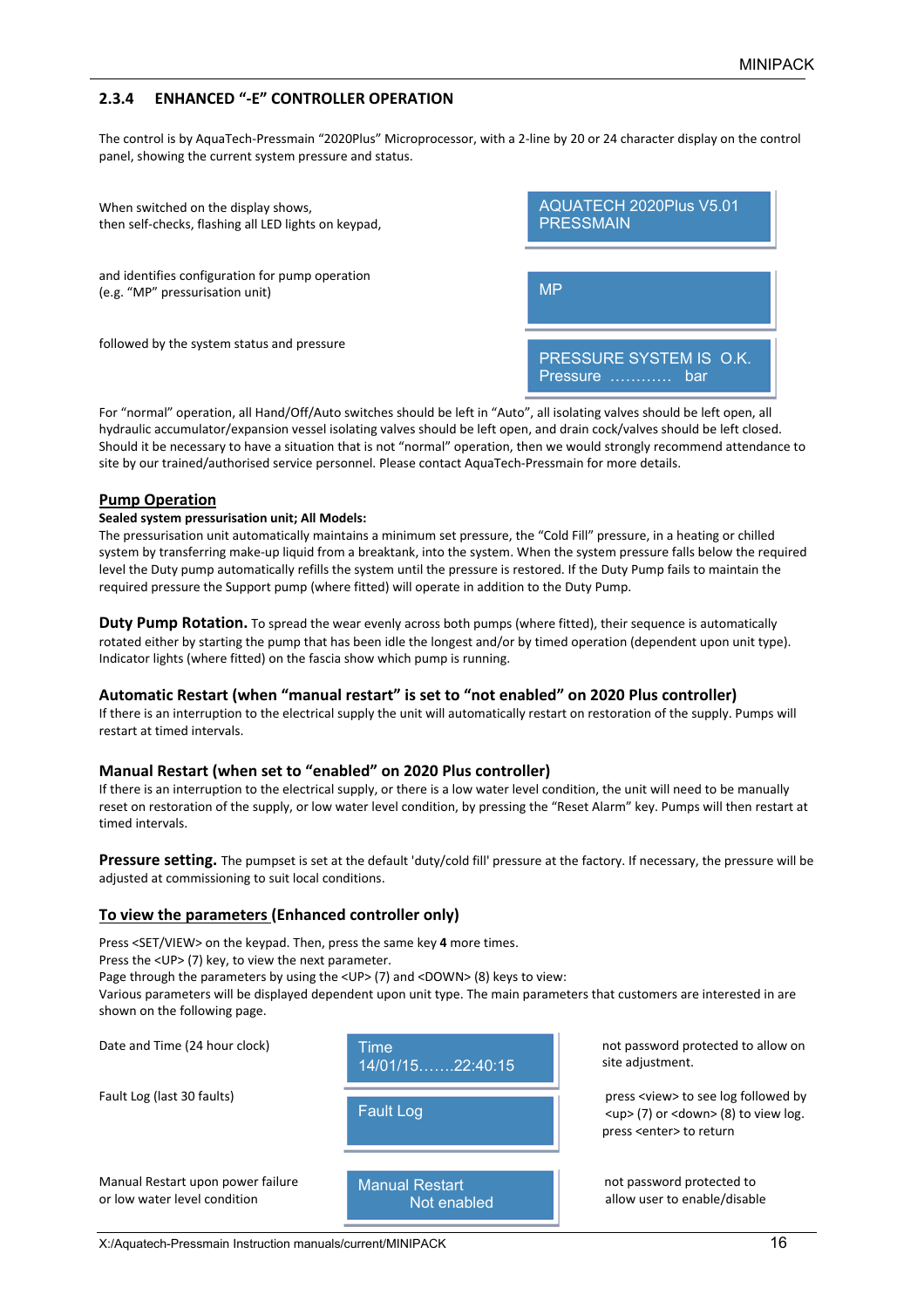| Pumps 1 & 2 hours run time      | Pump x run time<br>000123.4 Hours       |                                                                                                     |
|---------------------------------|-----------------------------------------|-----------------------------------------------------------------------------------------------------|
| Time elapsed since last service | Since last service<br>000987.6 Hours    | service reminder after 6 months                                                                     |
| Total run time (power up time)  | <b>Total run time</b><br>005000.0 Hours | not resetable                                                                                       |
| Enable service call             | Enable service call<br>Enabled          | enable/disable service reminder                                                                     |
| Low pressure alarm              | Low pressure<br>0.8 Bar                 | low pressure alarm. Note: low<br>pressure approach warning is 0.2 bar<br>more than this value       |
| Low pressure delay              | Low p delay<br>10 sec                   | time before alarm is initiated.                                                                     |
| High pressure                   | <b>High pressure</b><br>3.0 Bar         | high pressure alarm. Note: high<br>pressure approach warning is 0.2 bar<br>below this value         |
| High pressure delay             | High p delay<br>10 sec                  | time before alarm is initiated.                                                                     |
| Duty delay                      | Duty delay<br>0 <sub>sec</sub>          | to delay duty pump starting to<br>circulator pump pressure dips                                     |
| Support delay                   | Support delay<br>10 sec                 | to delay support pump starting in<br>normal operation preventing<br>electrical/pressure dips/surges |
| Starts in 12 minutes            | Starts/12 mns<br>8                      | sets frequency of pump starts<br>warning (system leak detection)                                    |
| Duty pressure (cold fill)       | Duty pressure<br>$1.6b$ ar              | duty pump cut-out/cold fill<br>pressure. All other pumps are<br>derived from this value.            |
| Minimum run time                | Min run time<br>3 <sub>sec</sub>        | for each pump                                                                                       |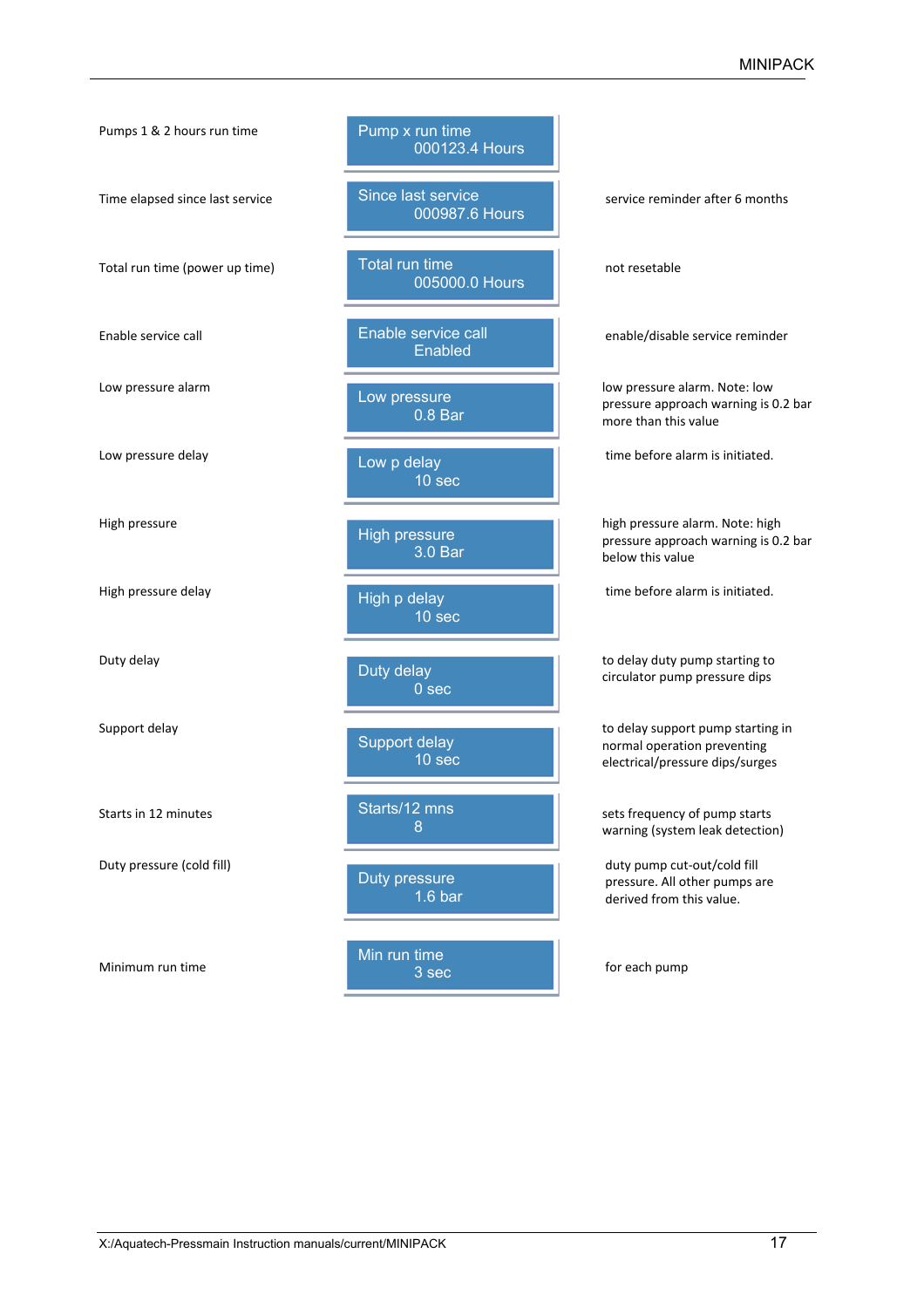## **2.3.5 STANDARD/BASIC CONTROLLER SYSTEM WARNINGS & ALARMS**

**Flashing 2 digit display giving type of fault and a boiler/chiller volt free output signal for high or low pressure condition.** Relay energised for normal condition and releases for a high or low pressure alarm fault condition.

| <b>Displayed Message</b>         | Cause                                                                                                                                                           | <b>Check</b>                                                                                                                                                                                                                                                     |
|----------------------------------|-----------------------------------------------------------------------------------------------------------------------------------------------------------------|------------------------------------------------------------------------------------------------------------------------------------------------------------------------------------------------------------------------------------------------------------------|
| <b>LP</b> (Low pressure)         | system pressure at/below low pressure<br>setting & delay timer expired                                                                                          | Pressure vessel air charge wrong? Or<br>water usage exceeds design capacity? Or<br>pump(s) are tripped or air locked.                                                                                                                                            |
| <b>L</b> (Low water Level)       | water level below supply tank low water<br>alarm probe or pipework sensor dry. (240<br>second delay on automatic restart, after<br>restoration of water level). | Break tank float valve stuck closed? Or<br>output of pumpset exceeds mains water<br>supply into break tank? Mains water<br>interruption to break tank?                                                                                                           |
| <b>HP</b> (High pressure)        | system pressure at/above high pressure<br>setting & delay timer expired                                                                                         | Pressure vessel air charge wrong? Or<br>system water content exceeds design<br>capacity? Or pump(s) are continuously<br>running?.                                                                                                                                |
| Or (system pressure Over Range)  | Pressure sensor output above 9.9 Bar or<br>pressure sensor not connected correctly.                                                                             | Pressure higher than 9.9 Bar? Or<br>pressure sensor failed? Or pressure<br>sensor wiring loose?                                                                                                                                                                  |
| SP (setpoint point out of range) | The setpoint pressure has been set<br>either below 1.2 Bar or above 9.9 Bar.                                                                                    | Adjust setpoint pressure within normal<br>range.                                                                                                                                                                                                                 |
| No Display                       | 1 Amp control fuse may have blown.                                                                                                                              | If unit has been switched off for a long<br>period, a turbine pump (where fitted)<br>may have seized. Switch off unit, insert<br>flat blade screwdriver into slot on end of<br>motor shaft and rotate pump until free.<br>Replace fuse with T1Ax20mm, try again. |

### **2.3.6 ENHANCED CONTROLLER SYSTEM WARNINGS**

Flashing display giving type of fault and a various volt free output signals on BMS enhanced models. (see wiring diagram provided with unit to see which volt free signal relays are present. Typical example shown in fig. 1.7).

| ***** Warning *****                            | Cause                                                                                                                  | <b>Check</b>                                                                        |
|------------------------------------------------|------------------------------------------------------------------------------------------------------------------------|-------------------------------------------------------------------------------------|
| High pressure approach                         | system pressure at high pressure setting<br>minus 0.2 Bar                                                              | Pressure vessel air charge wrong? Or<br>insufficient expansion capacity?            |
| Low pressure approach                          | system pressure at low pressure setting<br>plus 0.2 Bar                                                                | Pressure vessel air charge wrong? Or<br>water usage exceeds design capacity?        |
| Pump starts exceeded/is system leaking?        | duty pump starts exceeded "starts in 12<br>mins" parameter                                                             | System pipework is leaking excessively?<br>Starts parameter set too low?            |
| Excessive run time/ is system leaking?         | duty pump continuously running for 12<br>minutes                                                                       | System pipework is leaking excessively?                                             |
| <b>Commissioning needed</b>                    | Unit has not been commissioned by<br>authorised service engineer                                                       | Have unit commissioned by authorised<br>service engineer.                           |
| Power Up                                       | Power interruption started "Power Up"<br>sequence                                                                      | Incoming electrical supply interruption?<br>Or missing phase? Or loose connections? |
| Low level delay                                | A low water level condition has reset,<br>and a 4 minute delay is now initiated<br>before normal operation will resume | Check pumps are vented and wait for<br>the delay time to expire                     |
| <b>Manual restart</b><br>(when set to enabled) | A power interruption or low water level<br>has occurred,                                                               | Carry out all necessary checks, then<br>press the "Reset alarm" key on the micro    |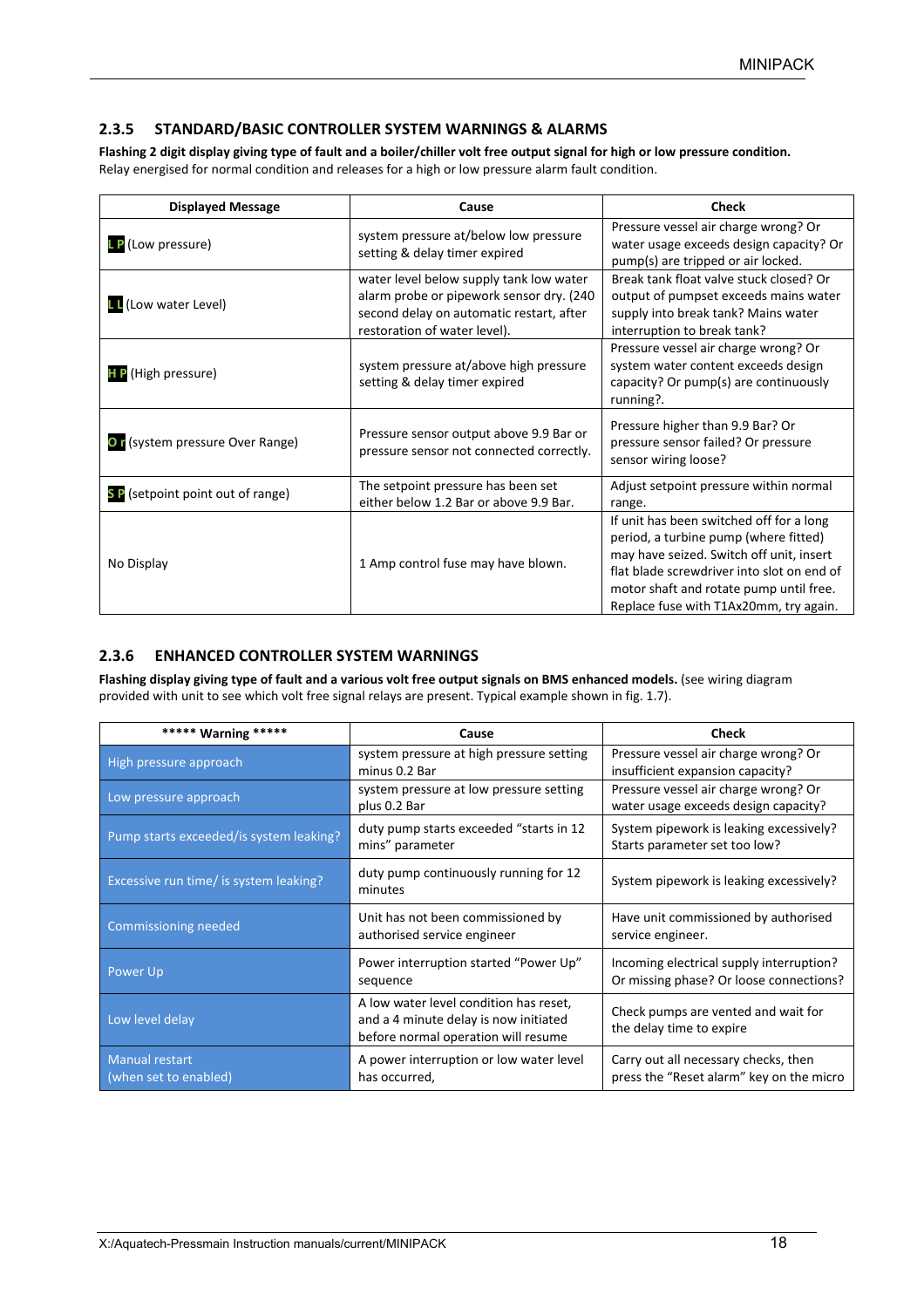### **2.3.7 ENHANCED CONTROLLER SYSTEM ALARMS**

**Flashing display giving type of fault, audible alarm, volt‐free output signals on BMS Enhanced models, and action as described.** (see below). (see wiring diagram provided with unit to see which volt free signal relays are present. Typical example shown in fig. 1.7).

#### **RESET: Alarms are manually muted and reset using the UP (7) or DOWN (8) buttons on the keypad. (Automatic reset facility can be provided)**

| ***** Alarm *****          | Cause                                                                                                                                                           | <b>Check</b>                                                                                                                                                                                                                                                  |
|----------------------------|-----------------------------------------------------------------------------------------------------------------------------------------------------------------|---------------------------------------------------------------------------------------------------------------------------------------------------------------------------------------------------------------------------------------------------------------|
| Pressure system Fault      | Check pumps 1 & 2 for a pump-tripped<br>condition.                                                                                                              | Check electrical supply is within tolerance, or<br>missing phase? Pump seized? motor failed? Motor<br>thermistor overheated?                                                                                                                                  |
| High pressure              | system pressure at/above high pressure<br>setting & delay timer expired                                                                                         | Pressure vessel air charge wrong? Or insufficient<br>expansion capacity? Pump(s) left in Hand?                                                                                                                                                                |
| Low pressure               | system pressure at/below low pressure<br>setting & delay timer expired                                                                                          | Pressure vessel air charge wrong? Or water usage<br>exceeds design capacity? Pump(s) switched Off or<br>Tripped?                                                                                                                                              |
| <b>Transducer failed</b>   | Pressure sensor output above normal<br>range of pressure sensor or pressure<br>sensor not connected correctly.                                                  | Pressure higher than sensor range? Or pressure<br>sensor failed? Or pressure sensor wiring loose?                                                                                                                                                             |
| Pump overload fault        | Pump/Inverter tripped signal present                                                                                                                            | Check electrical supply is within tolerance, or<br>missing phase? Pump seized? motor failed? Motor<br>thermistor overheated?                                                                                                                                  |
| No water in feed tank      | water level below supply tank low water<br>alarm probe or pipework sensor dry. (240<br>second delay on automatic restart, after<br>restoration of water level). | Break tank float valve stuck closed? Or output of<br>pumpset exceeds mains water supply into break<br>tank? Mains water interruption to break tank?                                                                                                           |
| Pump overheated            | Pump motor temperature too high.                                                                                                                                | Pump seized? motor failed? Motor thermistor<br>overheated?                                                                                                                                                                                                    |
| High water level<br>Tank 1 | water level above supply tank high water<br>alarm probe                                                                                                         | Break tank float valve wrongly adjusted, stuck open<br>or letting by? HP restrictor fitted to F/valve?                                                                                                                                                        |
| Low water level<br>Tank 1  | water level below supply tank low water<br>alarm probe or pipework sensor dry. (240<br>second delay on automatic restart, after<br>restoration of water level). | Break tank float valve stuck closed? Or output of<br>pumpset exceeds mains water supply into break<br>tank? Mains water interruption to break tank?                                                                                                           |
| <b>Other Fault</b>         | Hardware shutdown                                                                                                                                               | Please call AquaTech-Pressmain for advice                                                                                                                                                                                                                     |
| <b>No Display</b>          | 1 Amp control fuse may have blown.                                                                                                                              | If unit has been switched off for a long period, a<br>turbine pump (where fitted) may have seized.<br>Switch off unit, insert flat blade screwdriver into slot<br>on end of motor shaft and rotate pump until free.<br>Replace fuse with T1Ax20mm, try again. |

**If a problem persists contact AQUATECH‐PRESSMAIN quoting the serial number WN:\_\_\_\_\_\_\_ or SN:\_\_\_\_\_\_\_\_\_ (on control panel fascia)**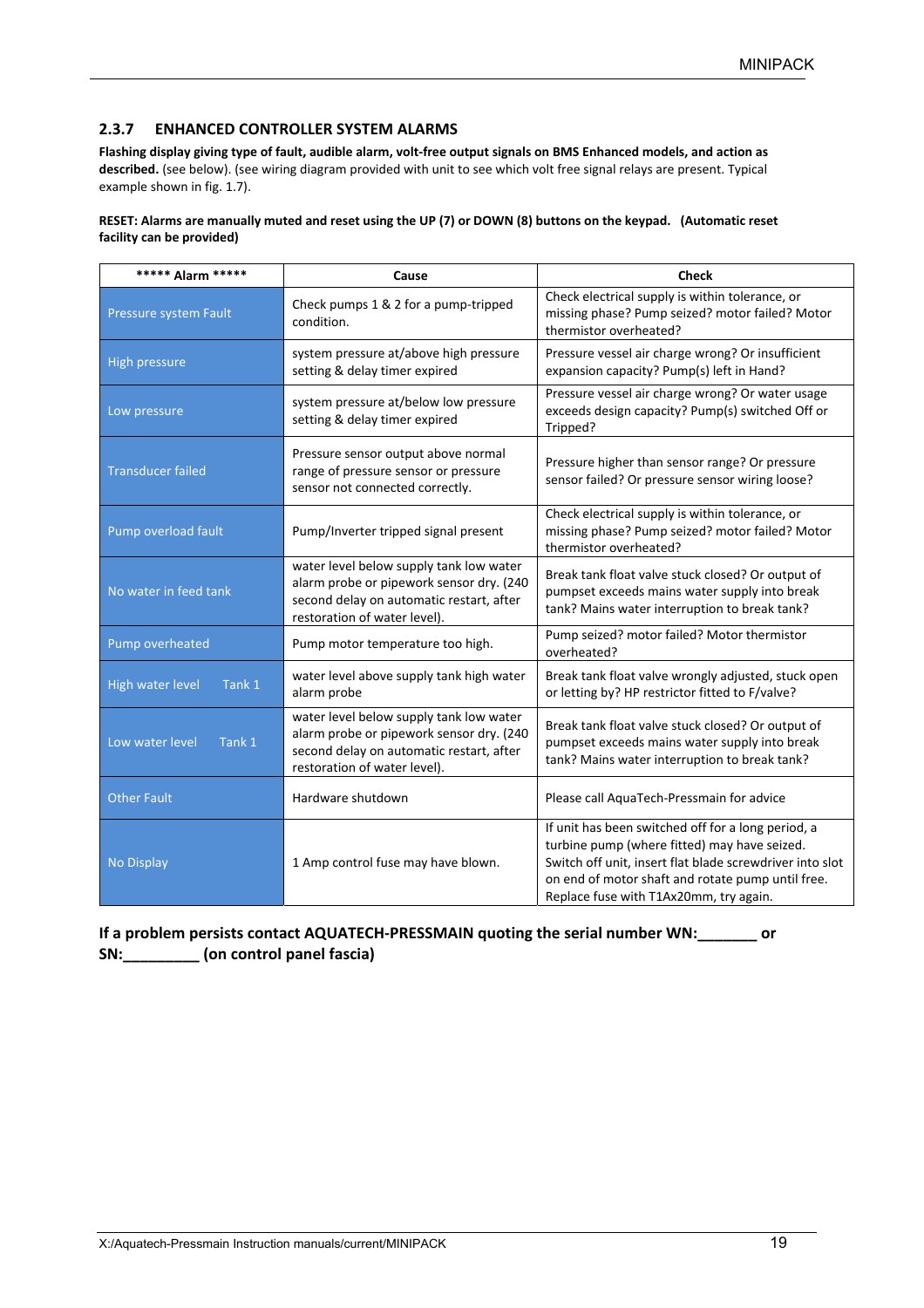#### **REMOTE SIGNALS on Enhanced models only**

#### **‐ volt free contacts in control panel (see fig 1.7) :**

High system pressure, Low system pressure, High/Low Water level in break-tank, Excessive pump starts, Pump tripped/failed, Transducer failed, Common warning, , Boiler/chiller cut‐out

#### **RESETTING PARAMETERS**

The parameters can be protected from inadvertent alteration by a password security code. The factory default is for no password protection to be enabled. This can be changed to password protected if required. Parameters may be reset on site by a user or an Aquatech‐Pressmain Service engineer.

#### **SERVICING REMINDER**

When routine service is due display gives telephone no. to call This can be deactivated if required.



**If a problem persists contact AQUATECH‐PRESSMAIN service department quoting the serial number WN:\_\_\_\_\_\_\_ (on control panel fascia)** 

#### **2.4 MAINTENANCE INSTRUCTIONS**

#### **2.4.1. ADDITIONAL CAUTIONS**

**2.4.1.1.**  READ GENERAL SAFETY INFORMATION 0.0, WARNINGS 0.1 and CAUTIONS 0.2, 0.3 & 0.4

#### **2.4.2 PROCEDURE**

Every 6 months the unit should be maintained by authorised AquaTech‐Pressmain service agents ‐ see Servicing (Section 3).

#### **Expansion, Control and Hydro Accumulator vessels**

- **1. Air Charge Pressure**. The correct charge pressure provides reliable operation of the system and a prolonged lifetime of the diaphragm. This should be checked regularly. Caution: If the air cushion pre‐charge pressure required exceeds 4.0 Bar then you must follow the procedure shown below to avoid damaging/rupture of the internal diaphragm and consequences of. E.g. High and/or low pressure problems, unstable pump operation.
- **2. To adjust air charge pressure < 4.0Bar**: isolate the vessel from the system and release pressure on water side by opening the drain cock disposing of the water‐mix in the appropriate manner. The water inside the bladder will be pushed back by the air charge pressure. Remove cap on the filling valve, set air charge pressure refilling using dry air or nitrogen. Screw cap firmly on filling valve. Close the drain cock and slowly open water connection to the system.
- **3. To adjust air charge pressure > 4.0Bar**: If vessel is already in use then isolate hydraulically, reduce the air charge to 4.0Bar then evacuate the water side of the vessel followed by evacuation of the air side. With the vessel empty of water and air, set the air charge pressure (using dry air or nitrogen) to 4.0Bar, bring the water side pressure up to 5.0Bar and close isolating valve, then add more air until the air side pressure is equal to the required pre-charge pressure multiplied by 1.2 e.g. for a pre‐charge pressure of 6.0Bar after filling vessel with air to 4.0Bar followed by water to 5.0Bar, fill the air side to 6.0 x 1.2 = 7.2Bar. Screw cap firmly on filling valve and slowly open isolating valve & water connection to the system.
- **4. Float Valve Maintenance**. See installation instructions section for extract regarding cleaning float valve filter etc.

#### **LEAVE SET WITH ALL PUMPS SWITCHES IN THE AUTO POSITION, THE MAINS SUPPLY SWITCHED ON, AND THE SYSTEM CONNECTION OPEN**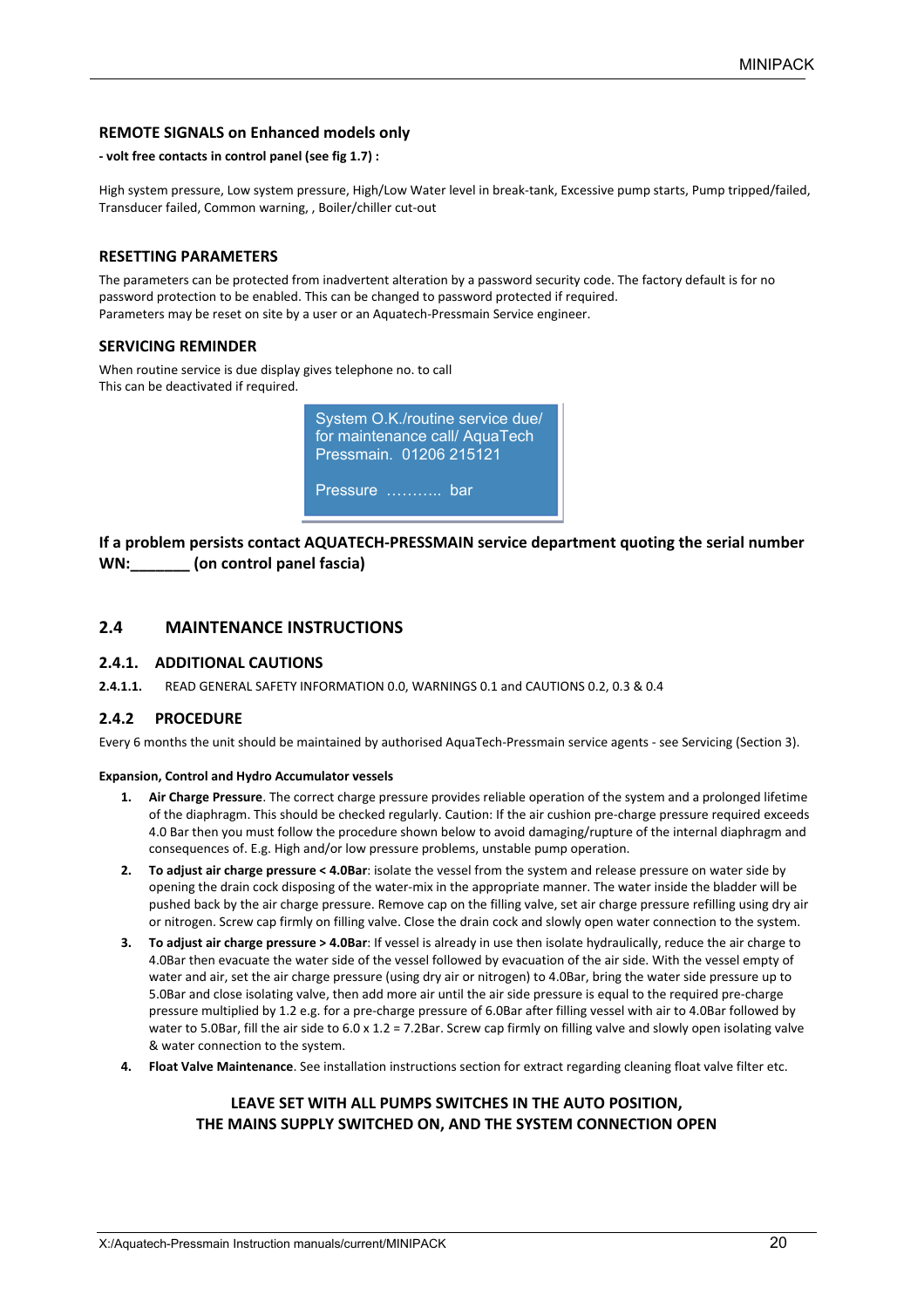## **3. SERVICING**

#### **3.1 MAINTENANCE AND CARE OF YOUR EQUIPMENT**

The AquaTech‐Pressmain equipment that is described in this instruction booklet has been manufactured and tested to the highest standards of design and quality. It will give trouble free operation over many years provided it is maintained regularly from when it is commissioned. To keep it operating efficiently in a safe, economical and environmentally friendly condition, regular maintenance is an essential part.

AquaTech‐Pressmain along with its' service division, Acorn Pressurisation Services are the official providers of commissioning and maintenance services. (see below).

Several companies operating under the Aquatronic Group Management structure are available to fulfil a wide range of servicing and maintenance requirements, as detailed below.

### **3.2 LEGAL REQUIREMENTS**

Hydraulic Accumulators/Expansion Vessels installed as part of/in conjunction with this equipment, with Pressure x Volume above 250 Bar‐litres, require formal inspection in accordance with a "Written Scheme of Examination". This is a Legal Requirement on the part of the Owner/User under the "Pressure Systems Safety Regulations" (PSSR). A "Written Scheme" and regular inspection can be provided by either Acorn Pressurisation Services (combined maintenance and inspection) or ESIS Ltd (inspection only), see details below.

#### **Plant Servicing & Inspection**



*ACORN PRESSURISATION SERVICES, AGM House, Essex, CO6 1GT. Ph: 01206 215151 10 Wheel Forge Way, Manchester. M17 1EH. Ph: 0161 226 4727* 

Acorn provides maintenance and installation of all types of packaged water pumping equipment for building services. Its specialist fields are Pressure booster equipment and sealed systems for heating and chilled water distribution systems.

Regular servicing of any plant for essential services is vital because wear and tear are very gradual processes.

With preventative maintenance, the costs are small and benefits in reliability, safety and economy can be significant. Acorn Pressurisation Services can provide a complete package of schemes for preventative maintenance on all AquaTech‐Pressmain and other makes of equipment.

#### **Pressure Vessel Inspection**



*ESIS ENGINEERING SAFETY & INSPECTION SERVICES LTD, AGM House, London Rd, Copford, Colchester, Essex, CO6 1GT. Phone: 01206 215141* 

Under the Pressure Systems Safety Regulations, expansion vessels and hydraulic accumulators, generally 250 bar-litres and greater, and protection devices, require a Written Scheme of Examination before they can be operated. ESIS Inspection and Insurance Services Limited specifications can provide the means to comply with these regulations. These services can be extended to cover other units e.g. air pressure receivers etc.

## **3.3 SERVICE CONTACTS**

**For service during warranty period contact: AQUATECH‐PRESSMAIN Service Department Head Office Tel: 01206 215121 Manchester Office Tel: 0161 226 4727 For regular servicing, contact service division: ACORN PRESSURISATION SERVICES** 

**Head Office Tel: 01206 215151 Manchester Office Tel: 0161 226 4727** 

who will be pleased to give you expert advice on this or any other servicing matter.

## **5. DISPOSAL**

Disposal of this product or parts of it must be carried out in accordance with the following guidelines: Use the local public or private recycling/waste collection service.

In case such a recycling/waste collection service does not exist or cannot handle the materials used in this product, please deliver the product or any hazardous material from it to your nearest AquaTech‐Pressmain office.